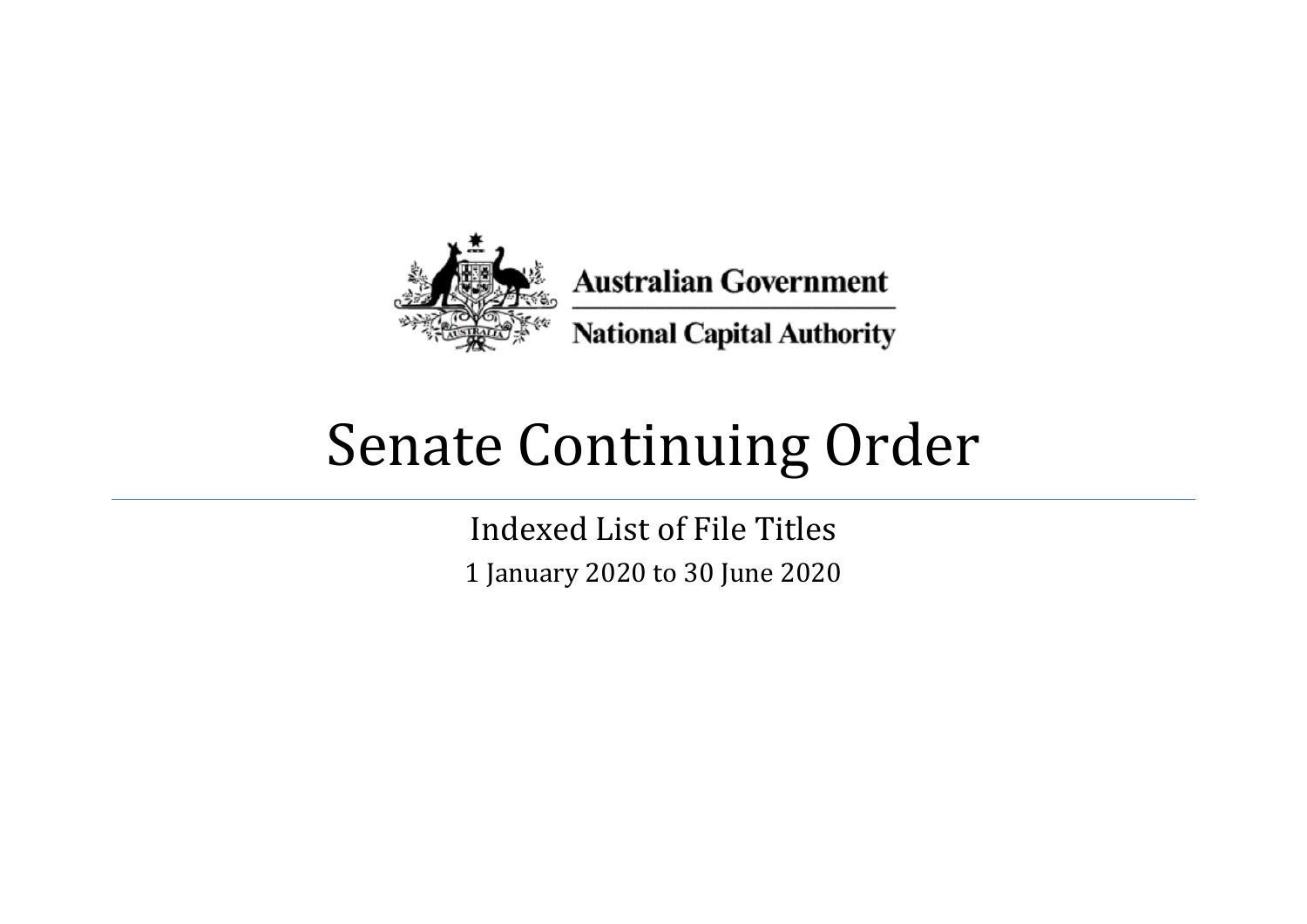| <b>Chief Executive Office Branch</b> |                                                                                                          |
|--------------------------------------|----------------------------------------------------------------------------------------------------------|
| <b>Record Number</b>                 | <b>File Title</b>                                                                                        |
| 18/135/13                            | NATIONAL CAPITAL ESTATE RENEWAL AND MANAGEMENT - Events - Dancing in the Park                            |
| 19/346/08                            | NATIONAL CAPITAL ESTATE RENEWAL AND MANAGEMENT - Events - Parliament to Peak Charity Bike Ride 2020      |
| 19/346/09                            | NATIONAL CAPITAL ESTATE RENEWAL AND MANAGEMENT - Events - Cretan Association of Canberra Annual BBQ 2020 |
| 19/346/10                            | NATIONAL CAPITAL ESTATE RENEWAL AND MANAGEMENT - Events - Friends of Grasslands 2020 Blanket Approval    |
| 19/346/11                            | NATIONAL CAPITAL ESTATE RENEWAL AND MANAGEMENT - Events - CMA 5K Run and Save Water Campaign             |
| 19/346/12                            | NATIONAL CAPITAL ESTATE RENEWAL AND MANAGEMENT - Events - Gift Of Life DonateLife Walk 2020              |
| 19/346/13                            | NATIONAL CAPITAL ESTATE RENEWAL AND MANAGEMENT - Events - Bible Breakthrough 2020                        |
| 19/346/14                            | NATIONAL CAPITAL ESTATE RENEWAL AND MANAGEMENT - Events - National Day of Prayer and Fasting 2020        |
| 19/346/15                            | NATIONAL CAPITAL ESTATE RENEWAL AND MANAGEMENT - Events - Cast Away 2020 (Zaccaria Concerts and Touring) |
| 19/346/16                            | NATIONAL CAPITAL ESTATE RENEWAL AND MANAGEMENT - Events - Shakespeare by the Lake III 2020               |
| 19/346/17                            | NATIONAL CAPITAL ESTATE RENEWAL AND MANAGEMENT - Events - Indigenous Marathon Foundation Run 2020        |
| 19/346/18                            | NATIONAL CAPITAL ESTATE RENEWAL AND MANAGEMENT - Events - *** 2020 Works Approval Birthday               |
| 19/346/19                            | NATIONAL CAPITAL ESTATE RENEWAL AND MANAGEMENT - Events - Bungendore Firies Fridge Convoy 2020           |
| 19/346/20                            | NATIONAL CAPITAL ESTATE RENEWAL AND MANAGEMENT - Events - Weetbix for Kids Triathlon 2020                |
| 19/346/21                            | NATIONAL CAPITAL ESTATE RENEWAL AND MANAGEMENT - Events - OpenAir Cinemas 2020                           |
| 19/346/22                            | NATIONAL CAPITAL ESTATE RENEWAL AND MANAGEMENT - Events - Proximity Triathlon 2020                       |
| 19/346/23                            | NATIONAL CAPITAL ESTATE RENEWAL AND MANAGEMENT - Events - Sri Chinmoy Lake Swim 2020                     |
| 19/346/24                            | NATIONAL CAPITAL ESTATE RENEWAL AND MANAGEMENT - Events - Questacon Royal Flying Doctor 2020             |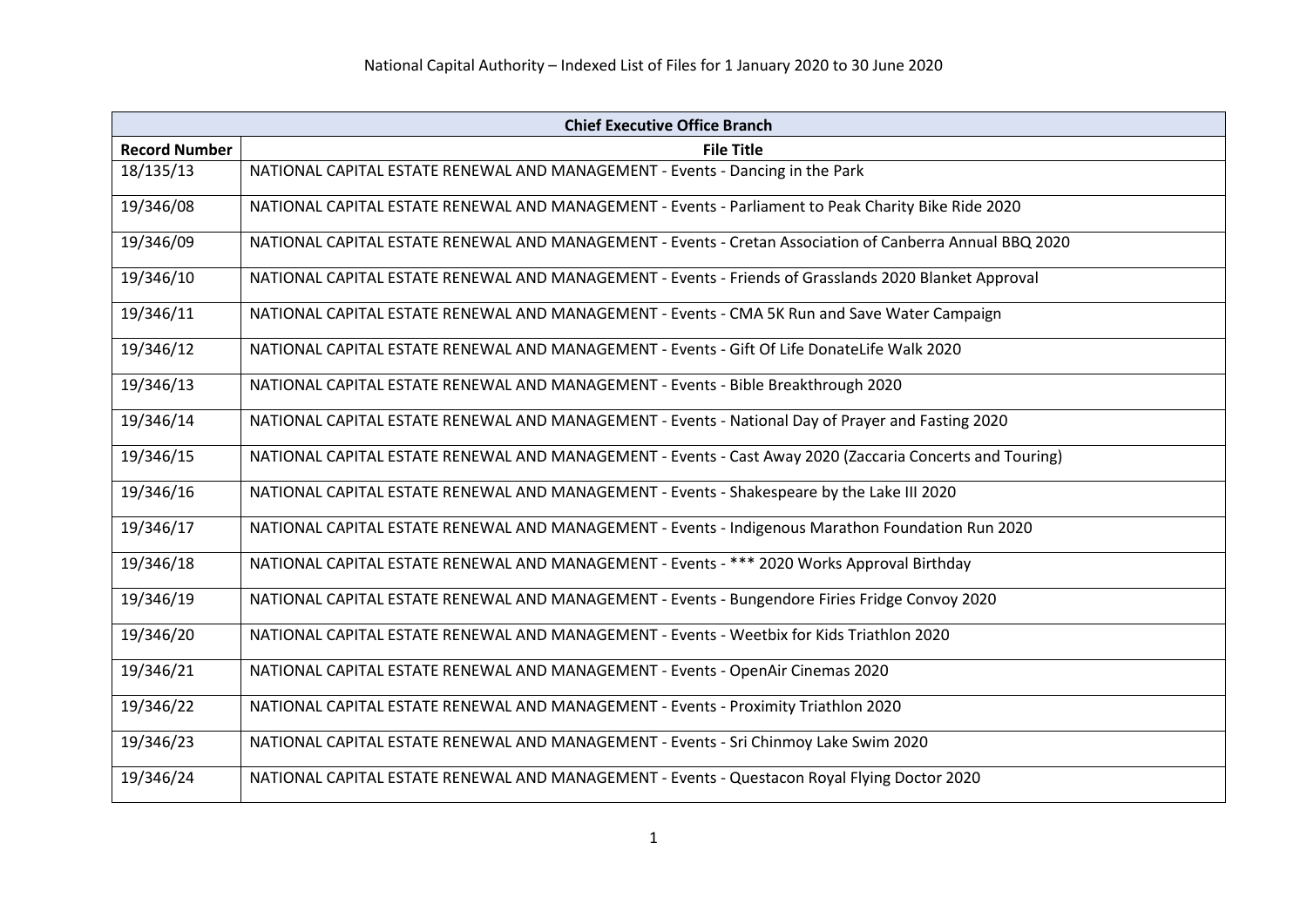| <b>Chief Executive Office Branch</b> |                                                                                                                              |
|--------------------------------------|------------------------------------------------------------------------------------------------------------------------------|
| <b>Record Number</b>                 | <b>File Title</b>                                                                                                            |
| 19/347/07                            | NATIONAL CAPITAL ESTATE RENEWAL AND MANAGEMENT - Events - MS Walk Run and Roll 2020                                          |
| 19/347/08                            | NATIONAL CAPITAL ESTATE RENEWAL AND MANAGEMENT - Events - Skyfire 2020                                                       |
| 19/347/09                            | NATIONAL CAPITAL ESTATE RENEWAL AND MANAGEMENT - Events - Tourism Awards 2020                                                |
| 19/347/10                            | NATIONAL CAPITAL ESTATE RENEWAL AND MANAGEMENT - Events - Walk to d'feet MND 2020                                            |
| 19/347/11                            | NATIONAL CAPITAL ESTATE RENEWAL AND MANAGEMENT - Events - Walking off the War Within 2020                                    |
| 19/347/12                            | NATIONAL CAPITAL ESTATE RENEWAL AND MANAGEMENT - Events - Art Not Apart 2020                                                 |
| 19/347/13                            | NATIONAL CAPITAL ESTATE RENEWAL AND MANAGEMENT - Events - Canberra Comedy Festival                                           |
| 19/347/14                            | NATIONAL CAPITAL ESTATE RENEWAL AND MANAGEMENT - Events - Club Muva - NGA Enlighten Activation 2020                          |
| 19/347/15                            | NATIONAL CAPITAL ESTATE RENEWAL AND MANAGEMENT - Events - Greek National Day 2020                                            |
| 19/347/16                            | NATIONAL CAPITAL MAINTENANCE - Activity - Anthems 2020 approvals                                                             |
| 19/347/17                            | NATIONAL CAPITAL MAINTENANCE - Activity - Symphony In the Park 2020                                                          |
| 19/347/18                            | NATIONAL CAPITAL ESTATE RENEWAL AND MANAGEMENT - Events - Birthday Service Navy Memorial 2020                                |
| 19/348/03                            | NATIONAL CAPITAL ESTATE RENEWAL AND MANAGEMENT - Events - Bat Appreciation Day - Bat Scavenger Hunt & Information Night 2020 |
| 19/348/04                            | NATIONAL CAPITAL ESTATE RENEWAL AND MANAGEMENT - Events - Anzac Day RSL 2020                                                 |
| 19/348/05                            | NATIONAL CAPITAL ESTATE RENEWAL AND MANAGEMENT - Events - Canberra Walking Festival 2020                                     |
| 19/348/06                            | NATIONAL CAPITAL ESTATE RENEWAL AND MANAGEMENT - Events - TCCS Pop Up                                                        |
| 19/348/07                            | NATIONAL CAPITAL ESTATE RENEWAL AND MANAGEMENT - Events - Carpe Diem Fishing Comp 2020                                       |
| 19/348/08                            | NATIONAL CAPITAL ESTATE RENEWAL AND MANAGEMENT - Events - National Adventure Training Award 2020                             |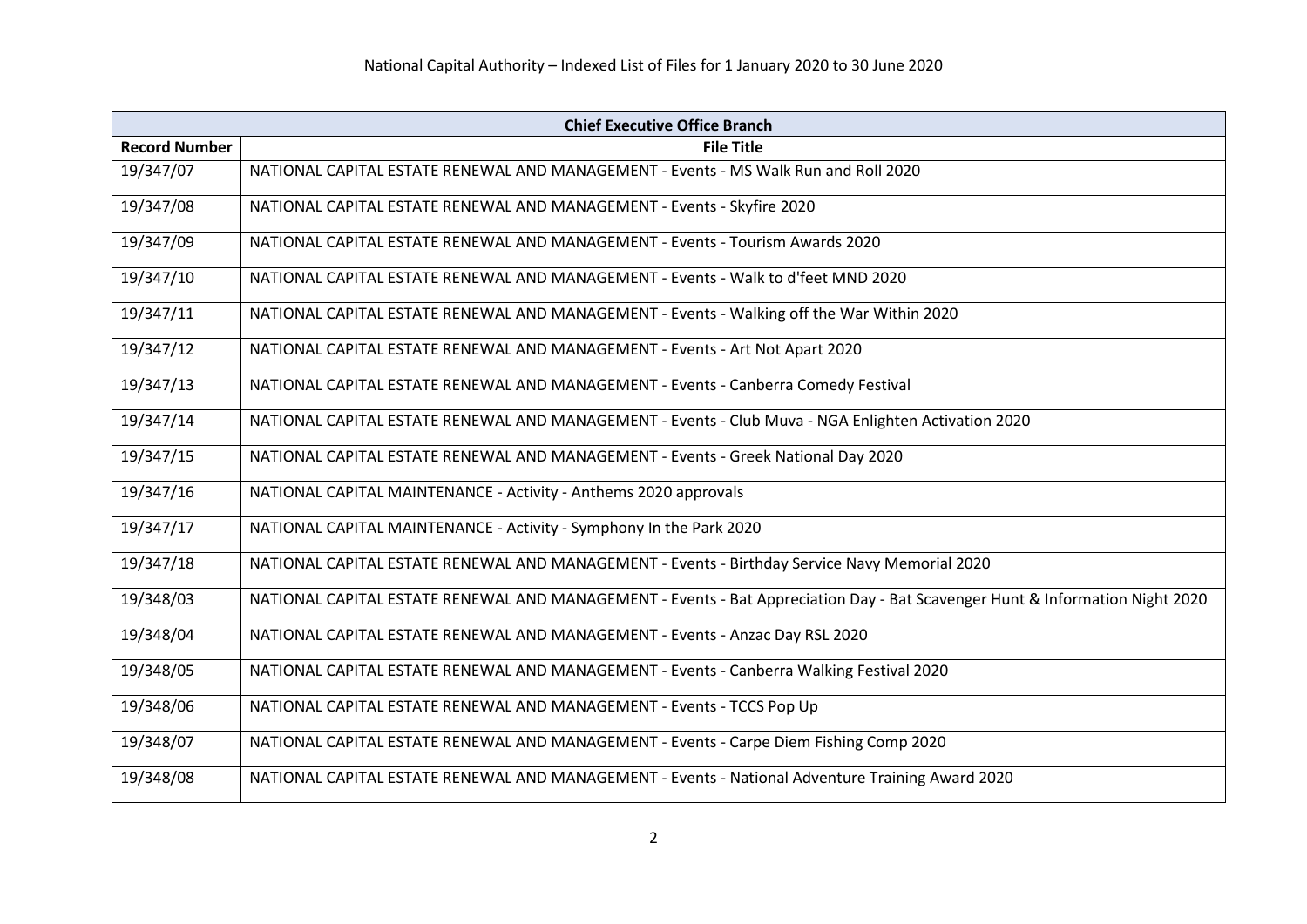|                      | <b>Chief Executive Office Branch</b>                                                                                                  |
|----------------------|---------------------------------------------------------------------------------------------------------------------------------------|
| <b>Record Number</b> | <b>File Title</b>                                                                                                                     |
| 19/348/09            | NATIONAL CAPITAL ESTATE RENEWAL AND MANAGEMENT - Events - Canberra Colour Frenzy 2020                                                 |
| 19/348/10            | NATIONAL CAPITAL ESTATE RENEWAL AND MANAGEMENT - Events - Darren Wall Fun Run 2020                                                    |
| 19/348/11            | NATIONAL CAPITAL ESTATE RENEWAL AND MANAGEMENT - Events - Sydney to CAMberra 2020                                                     |
| 19/348/12            | NATIONAL CAPITAL MAINTENANCE - Activity - Canberra Classic Boatfest 2020                                                              |
| 19/348/13            | NATIONAL CAPITAL ESTATE RENEWAL AND MANAGEMENT - Events - Easter Good Friday                                                          |
| 19/349/01            | NATIONAL CAPITAL ESTATE RENEWAL AND MANAGEMENT - Events - Coastrek on Tour 2020                                                       |
| 19/349/02            | NATIONAL CAPITAL MAINTENANCE - Activity - Kingston Physio 5k and 10k run - 2020                                                       |
| 19/349/03            | NATIONAL CAPITAL MAINTENANCE - Activity - Million Paws Walk 2020                                                                      |
| 19/350/02            | NATIONAL CAPITAL ESTATE RENEWAL AND MANAGEMENT - Events - International Day of Yoga 2020                                              |
| 19/350/03            | NATIONAL CAPITAL ESTATE RENEWAL AND MANAGEMENT - Events - Winter Solstice Charity Nude Swim 2020 (Media Activity)                     |
| 19/350/04            | NATIONAL CAPITAL ESTATE RENEWAL AND MANAGEMENT - Events - Movin Cars 2020                                                             |
| 19/351/01            | NATIONAL CAPITAL ESTATE RENEWAL AND MANAGEMENT - Events - Aviation Motivation 2020 Defence                                            |
| 19/351/02            | NATIONAL CAPITAL ESTATE RENEWAL AND MANAGEMENT - Events - Australian Federation Guard (AFG) Training 2020 - 2021 Blanket<br>Approvals |
|                      |                                                                                                                                       |
| 19/351/03            | NATIONAL CAPITAL ESTATE RENEWAL AND MANAGEMENT - Events - Indigenous Marathon Foundation Run July 2020                                |
| 19/352/01            | NATIONAL CAPITAL ESTATE RENEWAL AND MANAGEMENT - Events - Vietnam Veterans Day Memorial 2020                                          |
| 19/352/02            | NATIONAL CAPITAL ESTATE RENEWAL AND MANAGEMENT - Events - Rowing Winter Time Trials 2020                                              |
| 19/353/01            | NATIONAL CAPITAL ESTATE RENEWAL AND MANAGEMENT - Events - Classic Car Cruise for Camp Quality 2020                                    |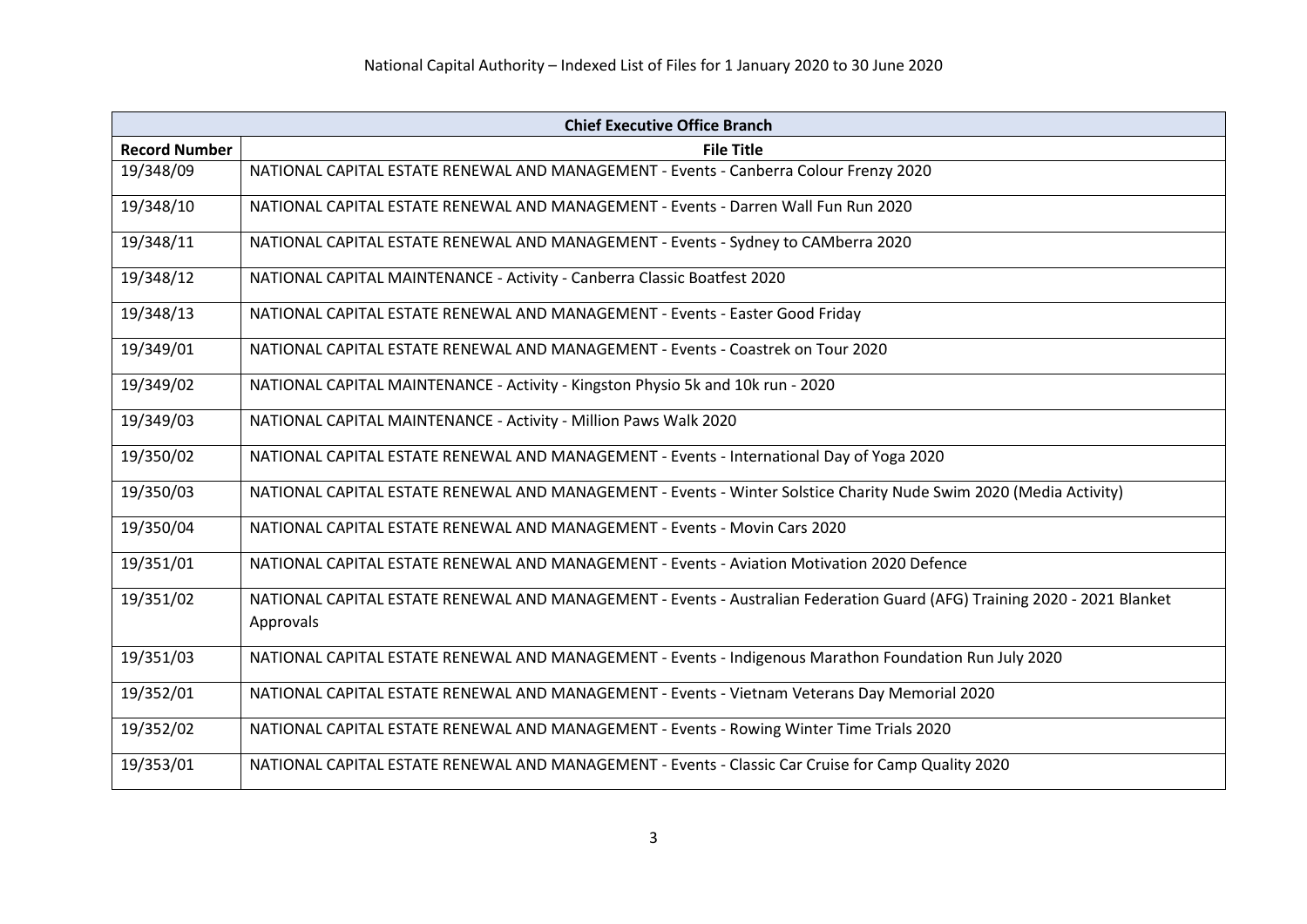| <b>Chief Executive Office Branch</b> |                                                                                                                               |
|--------------------------------------|-------------------------------------------------------------------------------------------------------------------------------|
| <b>Record Number</b>                 | <b>File Title</b>                                                                                                             |
| 19/355/02                            | NATIONAL CAPITAL ESTATE RENEWAL AND MANAGEMENT - Events - Walk for Hope 2020                                                  |
| 19/356/01                            | NATIONAL CAPITAL ESTATE RENEWAL AND MANAGEMENT - Events - Clean Up The Lake Day 2020                                          |
| 19/513/02                            | NATIONAL CAPITAL ESTATE RENEWAL AND MANAGEMENT - Events - Floriade 2020 - Flower Crates                                       |
| 20/31                                | STRATEGIC MANAGEMENT - Legislation - Sunsetting Legislation - 2020                                                            |
| 20/41                                | PUBLICATION - Agency Publications NCA Marketing Media 2019                                                                    |
| 20/116                               | NATIONAL CAPITAL ESTATE RENEWAL AND MANAGEMENT - Events - National Carillon Projections - Reconciliation Week / Covid-19 2020 |
| 20/122                               | NATIONAL CAPITAL ESTATE RENEWAL AND MANAGEMENT - Events - Wine Machine 2021                                                   |
| 20/131                               | NATIONAL CAPITAL ESTATE RENEWAL AND MANAGEMENT - Events - 2021 EVENTS - JANUARY                                               |
| 20/132                               | NATIONAL CAPITAL ESTATE RENEWAL AND MANAGEMENT - Events - 2021 EVENTS - FEBRURARY                                             |
| 20/133                               | NATIONAL CAPITAL ESTATE RENEWAL AND MANAGEMENT - Events - 2021 EVENTS - MARCH                                                 |
| 20/134                               | NATIONAL CAPITAL ESTATE RENEWAL AND MANAGEMENT - Events - 2021 EVENTS - APRIL                                                 |
| 20/135                               | NATIONAL CAPITAL ESTATE RENEWAL AND MANAGEMENT - Events - 2021 EVENTS - MAY                                                   |
| 20/136                               | NATIONAL CAPITAL ESTATE RENEWAL AND MANAGEMENT - Events - 2021 EVENTS - JUNE                                                  |
| 20/137                               | NATIONAL CAPITAL ESTATE RENEWAL AND MANAGEMENT - Events - 2021 EVENTS - JULY                                                  |
| 20/138                               | NATIONAL CAPITAL ESTATE RENEWAL AND MANAGEMENT - Events - 2021 EVENTS - AUGUST                                                |
| 20/139                               | NATIONAL CAPITAL ESTATE RENEWAL AND MANAGEMENT - Events - 2021 EVENTS - SEPTEMBER                                             |
| 20/140                               | NATIONAL CAPITAL ESTATE RENEWAL AND MANAGEMENT - Events - 2021 EVENTS - OCTOBER                                               |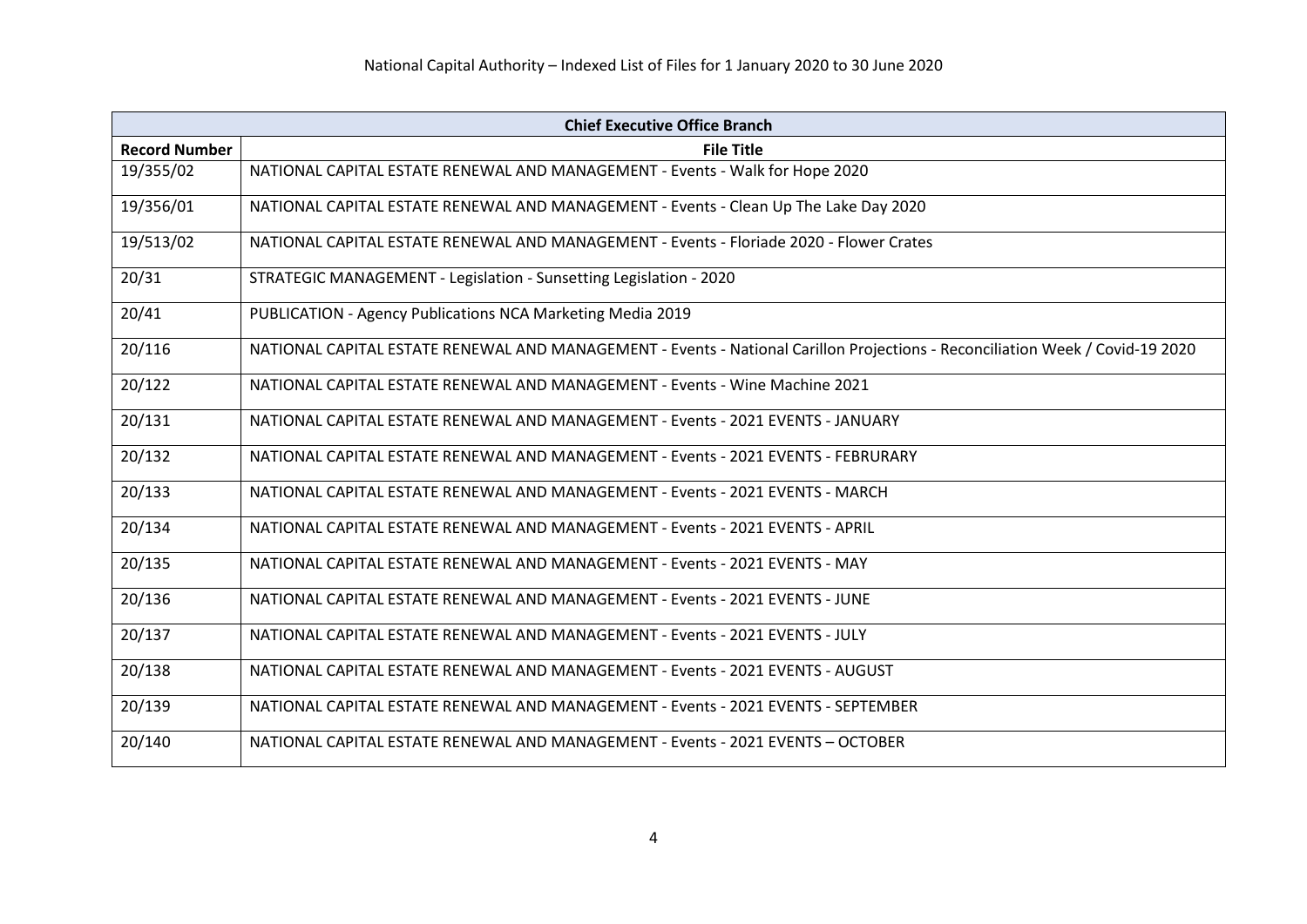| <b>Chief Executive Office Branch</b> |                                                                                                                          |
|--------------------------------------|--------------------------------------------------------------------------------------------------------------------------|
| <b>Record Number</b>                 | <b>File Title</b>                                                                                                        |
| 20/141                               | NATIONAL CAPITAL ESTATE RENEWAL AND MANAGEMENT - Events - 2021 EVENTS - NOVEMBER                                         |
| 20/142                               | NATIONAL CAPITAL ESTATE RENEWAL AND MANAGEMENT - Events - 2021 EVENTS - DECEMBER                                         |
| 20/143                               | NATIONAL CAPITAL ESTATE RENEWAL AND MANAGEMENT - Events - 2021 EVENTS - ADMINISTRATION                                   |
|                                      | <b>Operations Branch</b>                                                                                                 |
| 16/504/14                            | NATIONAL CAPITAL ESTATE RENEWAL AND MANAGEMENT - Routine Administration - Hail Storm January 2020 Recovery               |
| 15/635/19                            | NATIONAL CAPITAL ESTATE RENEWAL AND MANAGEMENT - Routine Administration - Projects Image Library                         |
| 15/635/20                            | NATIONAL CAPITAL ESTATE RENEWAL AND MANAGEMENT - Routine Administration - National Estate Image Library - Animals and    |
|                                      | Conservation                                                                                                             |
| 17/513/04                            | NATIONAL CAPITAL ESTATE RENEWAL AND MANAGEMENT - Significant Records - Acton West Jetty - Asset Handover                 |
| 18/297/03                            | NATIONAL CAPITAL ESTATE RENEWAL AND MANAGEMENT - Events - Flying-Fox Camp Heat Events                                    |
| 18/373/04                            | NATIONAL CAPITAL ESTATE RENEWAL AND MANAGEMENT - Routine Administration - Stirling Park tree removals                    |
| 19/252/02                            | NATIONAL CAPITAL ESTATE RENEWAL AND MANAGEMENT - Routine Administration - Memorial Condition Assessments 2019-2020       |
| 19/252/03                            | NATIONAL CAPITAL ESTATE RENEWAL AND MANAGEMENT - Routine Administration - Rose Replacement Program 2020-2021             |
| 19/296/02                            | NATIONAL CAPITAL ESTATE RENEWAL AND MANAGEMENT - Agreements - Application for commercial activity - Canberra Cruises and |
|                                      | Parties                                                                                                                  |
| 19/385/05                            | NATIONAL CAPITAL ESTATE RENEWAL AND MANAGEMENT - Routine Administration - Lake and Dam Site Photos 2019/20               |
| 19/419/03                            | NATIONAL CAPITAL MAINTENANCE - Activity - Flying-Fox Collateral                                                          |
| 19/556/01                            | NATIONAL CAPITAL MAINTENANCE - Activity - Mass Death Event Management and Reports                                        |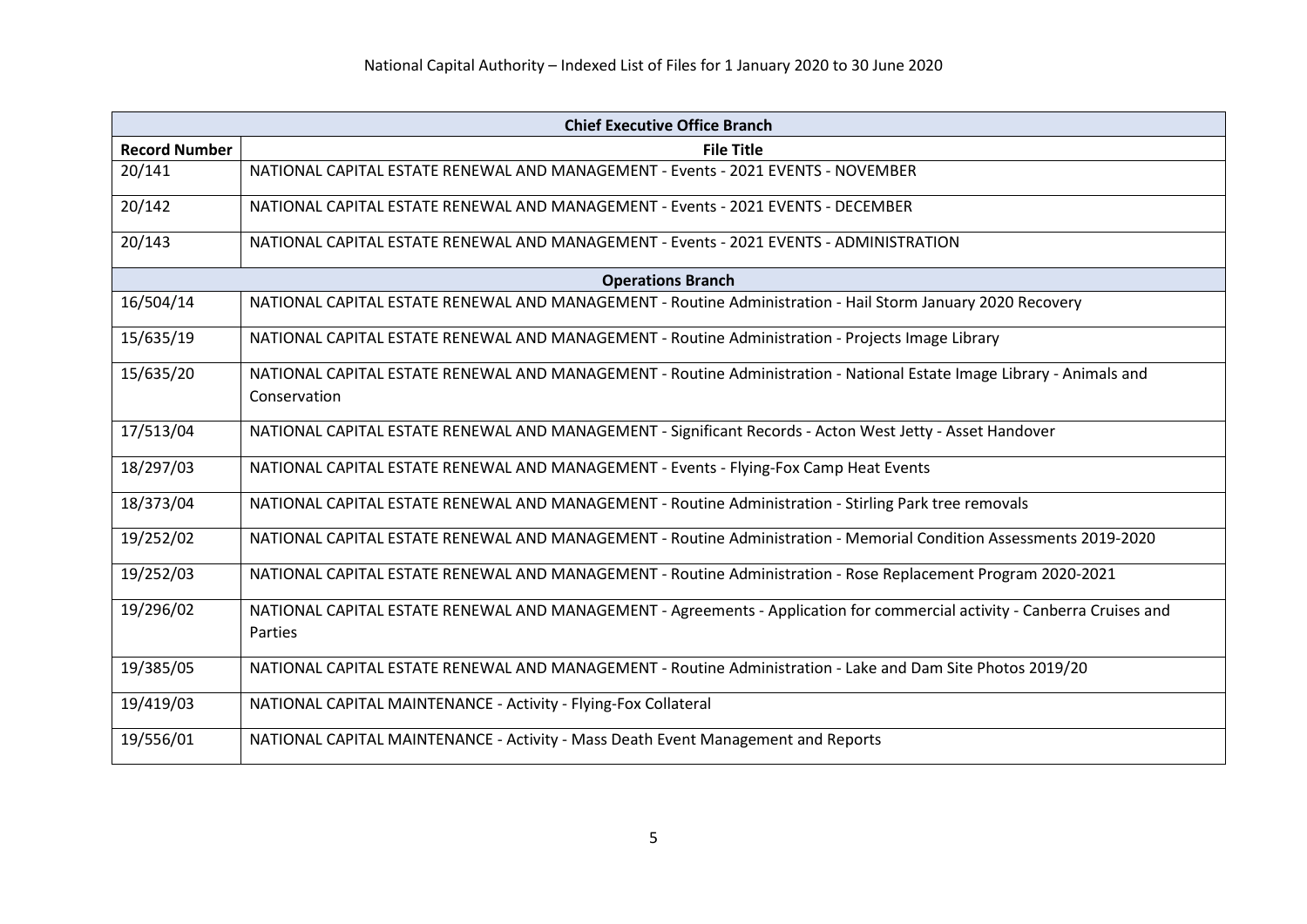|                      | <b>Operations Branch</b>                                                                                                            |  |
|----------------------|-------------------------------------------------------------------------------------------------------------------------------------|--|
| <b>Record Number</b> | <b>File Title</b>                                                                                                                   |  |
| 20/1                 | NATIONAL CAPITAL ESTATE RENEWAL AND MANAGEMENT - Routine Administration - Track Refurbishments in Conservation areas -              |  |
|                      | Supporting file                                                                                                                     |  |
| 20/9                 | PUBLICATION - Agreements - Licence to use flying-fox images by ***                                                                  |  |
| 20/19                | NATIONAL CAPITAL ESTATE RENEWAL AND MANAGEMENT - Routine Administration - Lake Burley Griffin (LBG) - Lower lake level and          |  |
|                      | drought management                                                                                                                  |  |
| 20/21                | NATIONAL CAPITAL ESTATE RENEWAL AND MANAGEMENT - Events - A Day at the Lake 2020 - NCA Lake and Dam stall / marquee                 |  |
| 20/21/01             | NATIONAL CAPITAL ESTATE RENEWAL AND MANAGEMENT - Events - A Day at the Lake 2020 - Activity                                         |  |
| 20/21/02             | NATIONAL CAPITAL ESTATE RENEWAL AND MANAGEMENT - Events - A Day at the Lake 2020 - Showbags                                         |  |
| 20/21/03             | NATIONAL CAPITAL ESTATE RENEWAL AND MANAGEMENT - Events - A Day at the Lake 2020 - Printed materials                                |  |
| 20/42                | NATIONAL CAPITAL MAINTENANCE - Activity - Temporary Fence Flying Fox Camp Administration Folder                                     |  |
| 20/45                | NATIONAL CAPITAL ESTATE RENEWAL AND MANAGEMENT - Significant Records - Project Proposal - Installation of Additional Seating at the |  |
|                      | Old Parliament House Rose Gardens House of Representatives Side                                                                     |  |
| 20/50                | NATIONAL CAPITAL ESTATE RENEWAL AND MANAGEMENT - Routine Administration - Acton Peninsula Icon Water Cost Recovery                  |  |
| 20/51                | NATIONAL CAPITAL ESTATE RENEWAL AND MANAGEMENT - Agreements - Section 33 - CLSR trading as Canberra Cruises & Parties - 9           |  |
|                      | March to 9 May 2020                                                                                                                 |  |
| 20/63                | NATIONAL CAPITAL ESTATE RENEWAL AND MANAGEMENT - Agreements - Request for Tender (RFT) NCA Open Space Management                    |  |
|                      | Services 2021-2026                                                                                                                  |  |
| 20/63/01             | NATIONAL CAPITAL ESTATE RENEWAL AND MANAGEMENT - Routine Administration - RFT Open Space Maintenance 2021-2026 - Previous           |  |
|                      | open space documents and market research                                                                                            |  |
| 20/63/02             | NATIONAL CAPITAL ESTATE RENEWAL AND MANAGEMENT - Routine Administration - RFT NCA Open Space Management - Maps                      |  |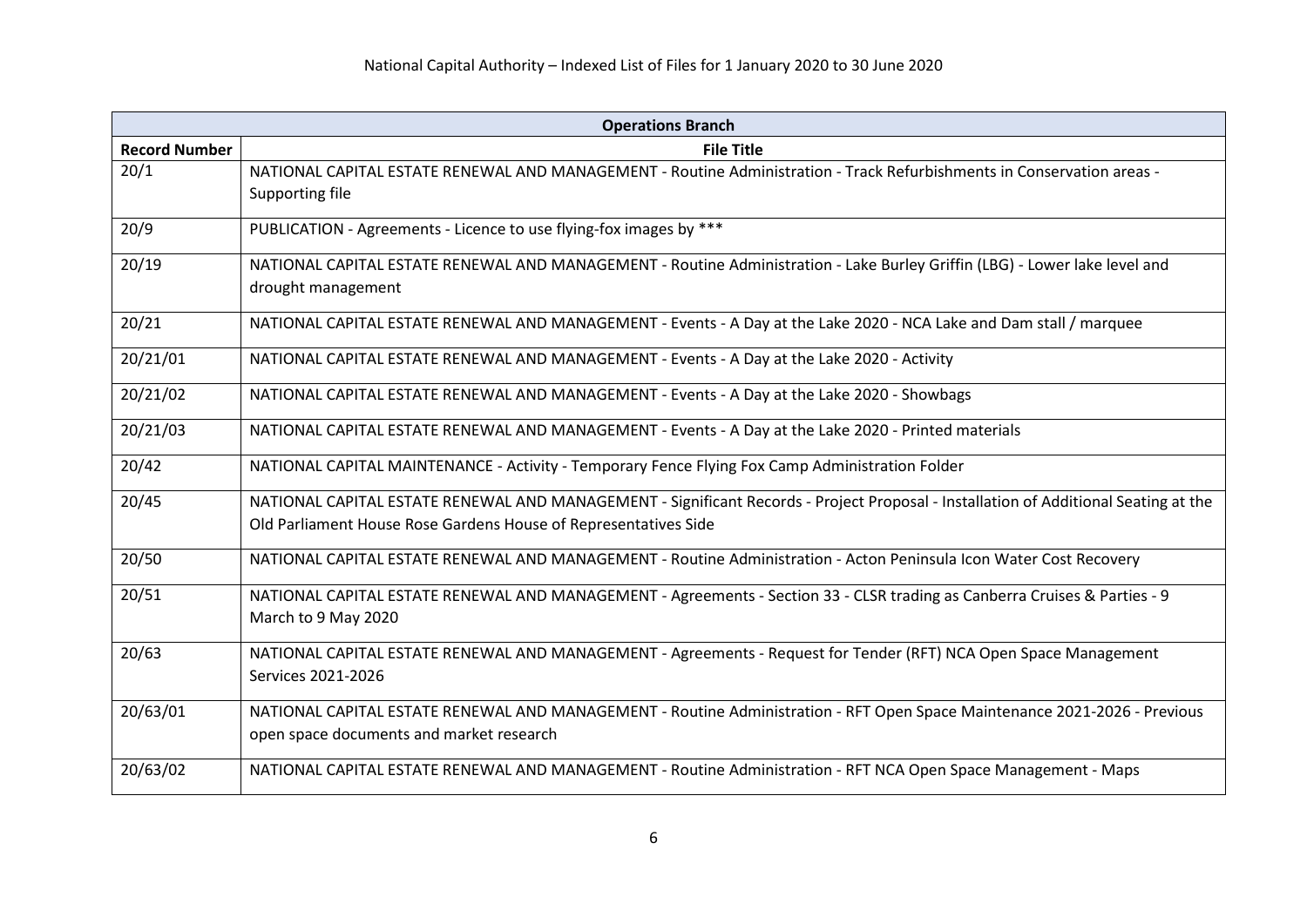| <b>Operations Branch</b> |                                                                                                                                               |
|--------------------------|-----------------------------------------------------------------------------------------------------------------------------------------------|
| <b>Record Number</b>     | <b>File Title</b>                                                                                                                             |
| 20/63/03                 | NATIONAL CAPITAL ESTATE RENEWAL AND MANAGEMENT - Routine Administration - Estate Management RFT Stakeholder engagement                        |
| 20/82                    | NATIONAL CAPITAL ESTATE RENEWAL AND MANAGEMENT - Routine Administration - Water Meter Readings                                                |
| 20/82/01                 | NATIONAL CAPITAL ESTATE RENEWAL AND MANAGEMENT - Routine Administration - NCA Estate Potable Water Meter Readings 2019-<br>2020               |
| 20/87                    | NATIONAL CAPITAL ESTATE RENEWAL AND MANAGEMENT - Routine Administration - Capital Asset disposal - Flags                                      |
| 20/94                    | NATIONAL CAPITAL ESTATE RENEWAL AND MANAGEMENT - Routine Administration - Garden Care Agreement 2 Constitution Ave                            |
| 20/100                   | NATIONAL CAPITAL ESTATE RENEWAL AND MANAGEMENT - Routine Administration - ANZAC Parade Memorial Landscape Improvement<br>Project Plan         |
| 20/110                   | NATIONAL CAPITAL ESTATE RENEWAL AND MANAGEMENT - Routine Administration - Stirling Park Pine Plantation Site Planting Project                 |
| 20/152                   | NATIONAL CAPITAL ESTATE RENEWAL AND MANAGEMENT - Routine Administration - Green Flag Awards - ANZAC PARADE Submission                         |
| 20/156                   | NATIONAL CAPITAL ESTATE RENEWAL AND MANAGEMENT - Routine Administration - Management Of NCA Conservation Areas                                |
| 20/156/01                | NATIONAL CAPITAL ESTATE RENEWAL AND MANAGEMENT - Routine Administration - Bushfire and Works Plan 2020-22                                     |
| 20/156/02                | NATIONAL CAPITAL ESTATE RENEWAL AND MANAGEMENT - Routine Administration - Hazard Reduction Burns 20-22                                        |
| 20/164                   | NATIONAL CAPITAL ESTATE RENEWAL AND MANAGEMENT - Routine Administration - Estate Management - Lake and Dam Team<br>Administration 2020/21     |
| 20/166                   | NATIONAL CAPITAL ESTATE RENEWAL AND MANAGEMENT - Routine Administration - NCA Estate Management Plans by Precinct                             |
| P19/667/06               | NATIONAL CAPITAL ESTATE RENEWAL AND MANAGEMENT - Significant Records - Captain Cook Memorial Jet - Lake Level Threshold for Safe<br>Operation |
| P19/684/04               | NATIONAL CAPITAL MAINTENANCE - Activity - Engineering Advice - Commonwealth Place Chillers & Boilers Replacement                              |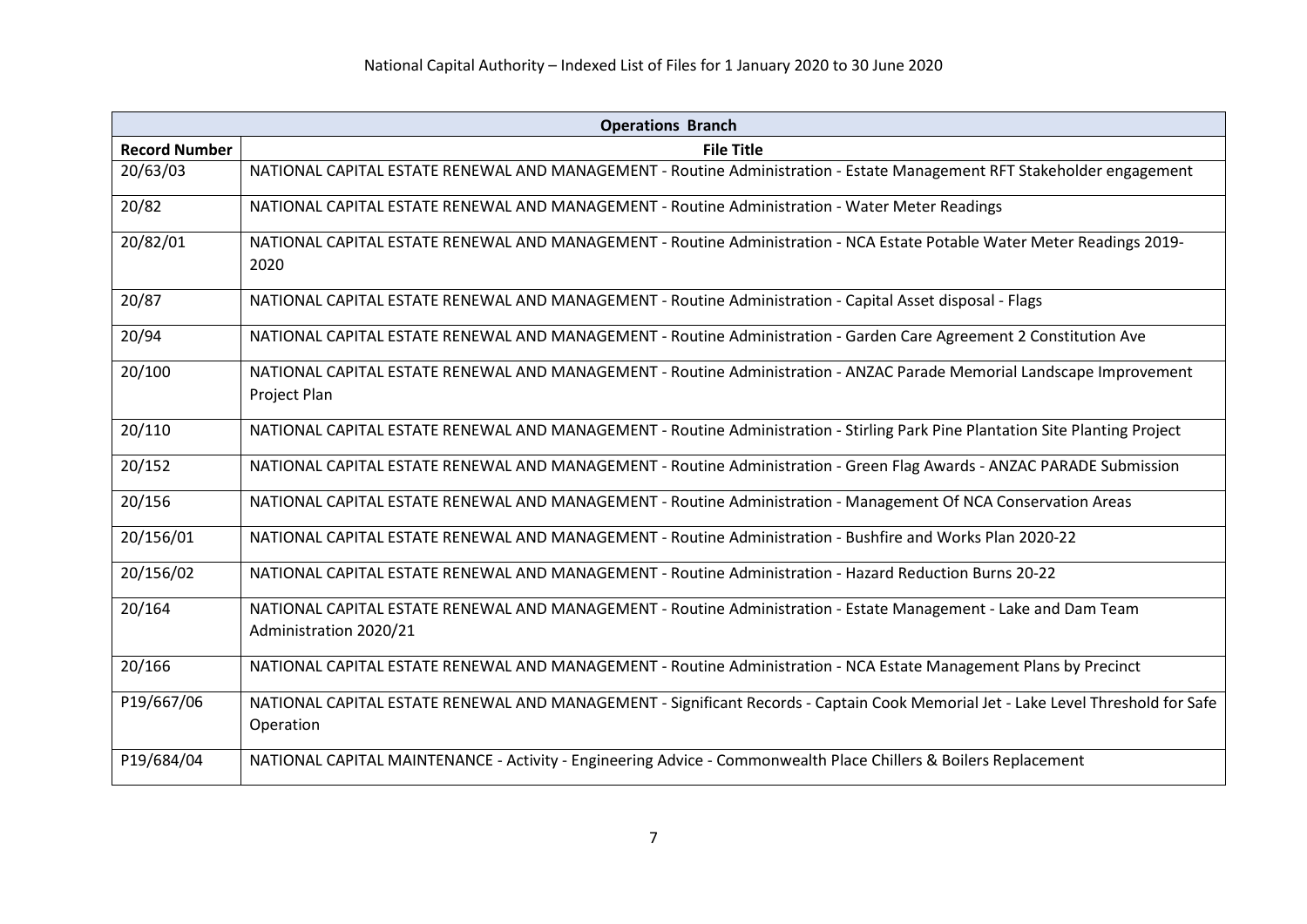| <b>Operations Branch</b> |                                                                                                                                        |
|--------------------------|----------------------------------------------------------------------------------------------------------------------------------------|
| <b>Record Number</b>     | <b>File Title</b>                                                                                                                      |
| P19/739/03               | NATIONAL CAPITAL ESTATE RENEWAL AND MANAGEMENT - Routine Administration - Water Metering Acton Peninsula - Construction<br>Services    |
| P19/739/04               | NATIONAL CAPITAL ESTATE RENEWAL AND MANAGEMENT - Routine Administration - Water Metering Acton Peninsula - Submission to Icon<br>Water |
| P19/740/01               | NATIONAL CAPITAL MAINTENANCE - Activity - Bridge Inspection Program                                                                    |
| P19/740/02               | NATIONAL CAPITAL MAINTENANCE - Activity - Bridge Inspection - NCA Works Approval & TTMs                                                |
| P20/582                  | TECHNOLOGY & INFORMATION MANAGEMENT - Operational - Events Management System Project                                                   |
| P20/613                  | NATIONAL CAPITAL ESTATE RENEWAL AND MANAGEMENT - Routine Administration - Lake and Dam - Reactive and Maintenance work -<br>2019/20 FY |
| P20/618                  | NATIONAL CAPITAL ESTATE RENEWAL AND MANAGEMENT - Agreements - Scrivener Dam Projects in the 2020 Calendar Year                         |
| P20/618/01               | NATIONAL CAPITAL ESTATE RENEWAL AND MANAGEMENT - Agreements - Scrivener Dam Office Refurbishment 2020                                  |
| P20/618/02               | NATIONAL CAPITAL ESTATE RENEWAL AND MANAGEMENT - Agreements - Scrivener Dam Office Refurbishment 2020 - Project<br>documentation       |
| P20/724                  | NATIONAL CAPITAL ESTATE RENEWAL AND MANAGEMENT - Routine Administration - Replacement of non-bridge road guard rails 2019-20           |
| P20/760/01               | NATIONAL CAPITAL ESTATE RENEWAL AND MANAGEMENT - Agreements - Building Floor Plans - Acton Peninsula                                   |
| P20/760/02               | NATIONAL CAPITAL ESTATE RENEWAL AND MANAGEMENT - Agreements - Hazardous Materials Risk Assessment Survey Report - 2019                 |
| P20/761                  | NATIONAL CAPITAL ESTATE RENEWAL AND MANAGEMENT - Routine Administration - Royal Australian Navy Memorial Refurbishment                 |
| P20/766                  | NATIONAL CAPITAL ESTATE RENEWAL AND MANAGEMENT - Significant Records - Commonwealth Avenue Bridge Handrail Lighting                    |
| P20/767                  | NATIONAL CAPITAL ESTATE RENEWAL AND MANAGEMENT - Routine Administration - Directional Signs Upgrade                                    |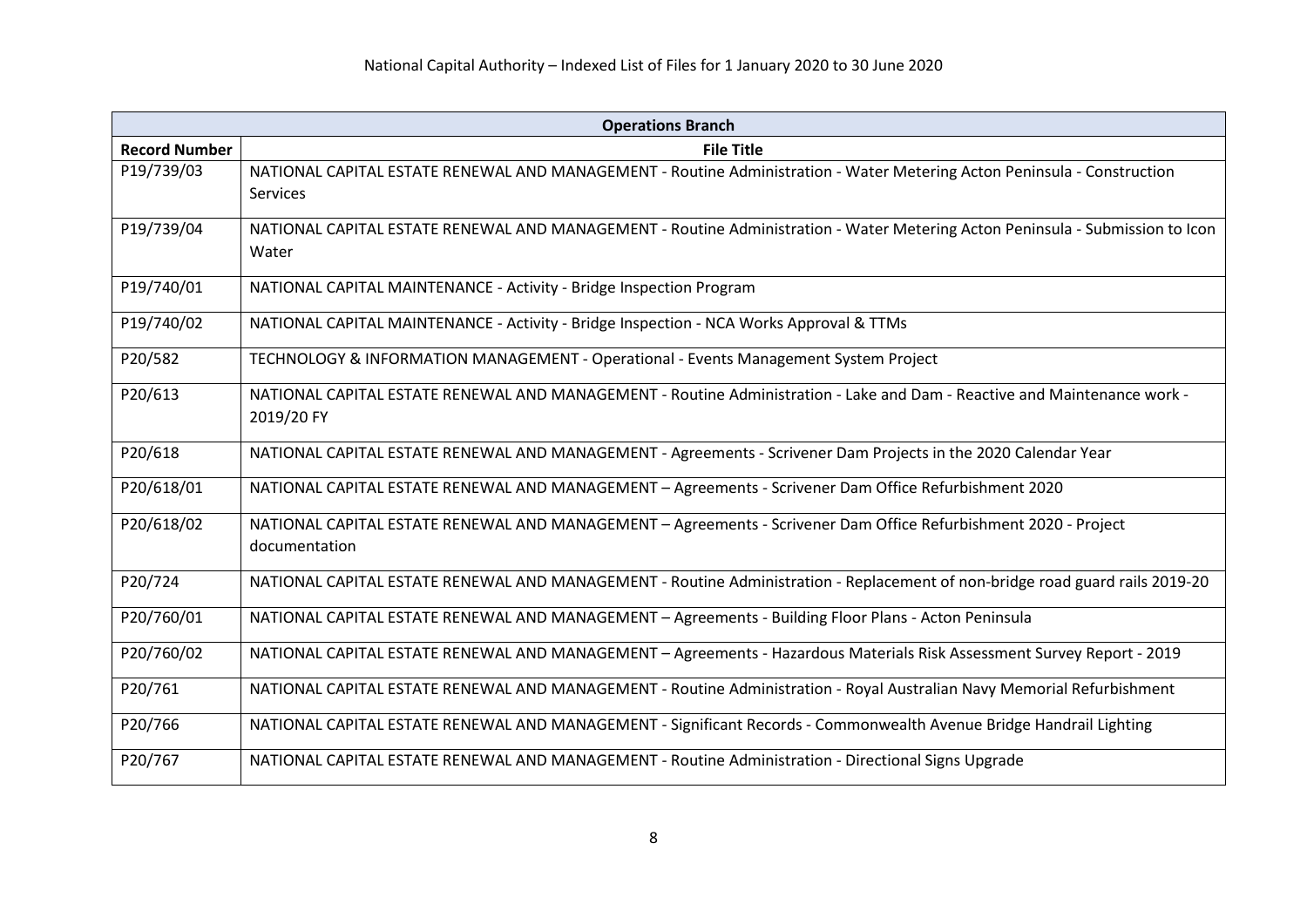| <b>Operations Branch</b> |                                                                                                                          |
|--------------------------|--------------------------------------------------------------------------------------------------------------------------|
| <b>Record Number</b>     | <b>File Title</b>                                                                                                        |
| P20/768                  | NATIONAL CAPITAL ESTATE RENEWAL AND MANAGEMENT - Routine Administration - Guardrail Replacement                          |
| P20/769                  | NATIONAL CAPITAL ESTATE RENEWAL AND MANAGEMENT - Significant Records - Building Rectification Works                      |
| P20/769/01               | NATIONAL CAPITAL ESTATE RENEWAL AND MANAGEMENT - Significant Records - Repair Works - OPH Precinct                       |
| P20/770                  | NATIONAL CAPITAL ESTATE RENEWAL AND MANAGEMENT - Routine Administration - NMA Carpark Extension Works                    |
| P20/770/01               | NATIONAL CAPITAL ESTATE RENEWAL AND MANAGEMENT - Routine Administration - NMA Carpark Extension Works - Design Documents |
| P20/770/02               | NATIONAL CAPITAL ESTATE RENEWAL AND MANAGEMENT - Routine Administration - NMA Existing Car Park Maintenance              |
| P20/771                  | NATIONAL CAPITAL ESTATE RENEWAL AND MANAGEMENT - Routine Administration - Footpath Rectification Works                   |
| P20/771/01               | NATIONAL CAPITAL ESTATE RENEWAL AND MANAGEMENT - Routine Administration - Footpath Rectification Works - Superseded      |
|                          | documents - previous versions                                                                                            |
| P20/772                  | NATIONAL CAPITAL ESTATE RENEWAL AND MANAGEMENT - Routine Administration - TCD Signs Rectification                        |
| P20/773                  | NATIONAL CAPITAL ESTATE RENEWAL AND MANAGEMENT - Routine Administration - Stormwater Infrastructure Improvements         |
| P20/774                  | NATIONAL CAPITAL ESTATE RENEWAL AND MANAGEMENT - Routine Administration - Streetlight Controllers                        |
| P20/775                  | NATIONAL CAPITAL ESTATE RENEWAL AND MANAGEMENT - Significant Records - Commonwealth Place Building Rectification Works   |
| P20/775/01               | NATIONAL CAPITAL ESTATE RENEWAL AND MANAGEMENT - Significant Records - Repair Works - Humanities & Science Precinct      |
| P20/776                  | NATIONAL CAPITAL MAINTENANCE - Activity - Yarralumla Bay West (former Water Police) Jetty Refurbishment 2020             |
| P20/776/01               | NATIONAL CAPITAL ESTATE RENEWAL AND MANAGEMENT - Routine Administration - Yarralumla Bay West Jetty Refurbishment -      |
|                          | Documentation                                                                                                            |
| P20/777                  | NATIONAL CAPITAL ESTATE RENEWAL AND MANAGEMENT - Routine Administration - Constitution Ave Lighting                      |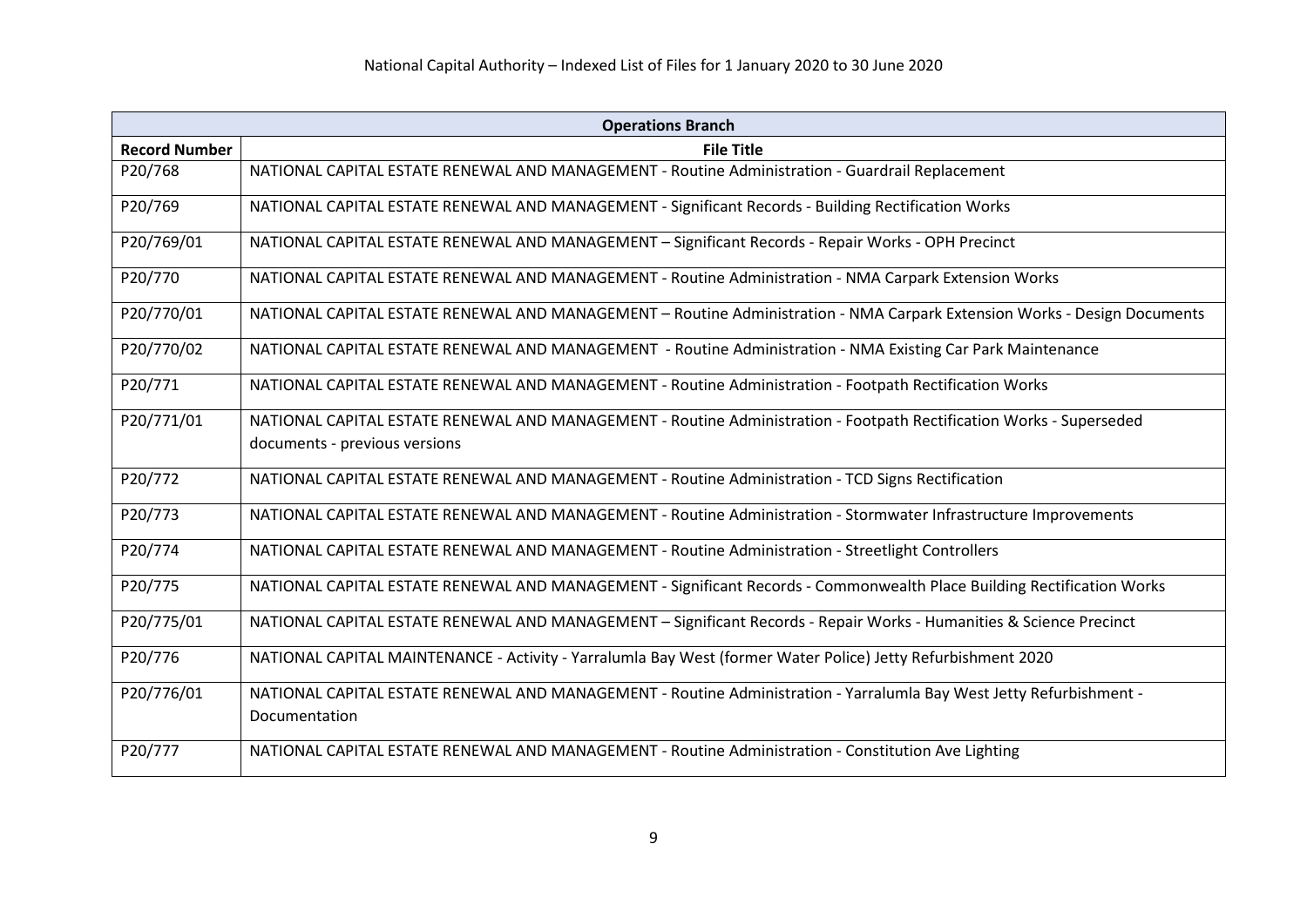| <b>Operations Branch</b> |                                                                                                                                                  |
|--------------------------|--------------------------------------------------------------------------------------------------------------------------------------------------|
| <b>Record Number</b>     | <b>File Title</b>                                                                                                                                |
| P20/779                  | NATIONAL CAPITAL ESTATE RENEWAL AND MANAGEMENT - Routine Administration - Re-filling Bridge Joints Surface                                       |
| A20/001                  | TECHNOLOGY & INFORMATION MANAGEMENT - Operational - ATM - Event and Venue Booking System                                                         |
| A20/004                  | NATIONAL CAPITAL ESTATE RENEWAL AND MANAGEMENT - Agreements - NCA Building Compliance & Baseline Audit                                           |
| A20/010                  | NATIONAL CAPITAL ESTATE RENEWAL AND MANAGEMENT - Agreements - Heritage Architect Consultant Services - Action Peninsula                          |
| A20/013                  | NATIONAL CAPITAL ESTATE RENEWAL AND MANAGEMENT - Agreements - Heritage Landscape Consultant - Acton Peninsula                                    |
| A20/019                  | NATIONAL CAPITAL ESTATE RENEWAL AND MANAGEMENT - Agreements - Parkes Way Safety Barrier Upgrade                                                  |
| A20/021                  | NATIONAL CAPITAL ESTATE RENEWAL AND MANAGEMENT - Significant Records - Hydraulic & Electrical Consultant Services - Regatta Point                |
| A20/022                  | NATIONAL CAPITAL MAINTENANCE - Activity - Heavy Patching and Wearing Course Replacement Program 19/20 - Phase 1a - Capital Circle<br>- Citybound |
| A20/023                  | NATIONAL CAPITAL ESTATE RENEWAL AND MANAGEMENT - Routine Administration - Parkes Way / Anzac Parade Roundabout Stormwater<br>Rectification       |
| A20/024                  | NATIONAL CAPITAL ESTATE RENEWAL AND MANAGEMENT - Routine Administration - Sump and Manhole Refurbishment                                         |
| A20/026                  | NATIONAL CAPITAL ESTATE RENEWAL AND MANAGEMENT - Agreements - Bridge Joint Surface Refilling - Construction Services                             |
| A20/027                  | NATIONAL CAPITAL ESTATE RENEWAL AND MANAGEMENT - Routine Administration - Footpath Rectification Works - Construction Services<br>Package A      |
| A20/028                  | NATIONAL CAPITAL ESTATE RENEWAL AND MANAGEMENT - Routine Administration - Footpath Rectification Works - Construction Services<br>Package B      |
| A20/029                  | NATIONAL CAPITAL MAINTENANCE - Activity - Heavy Patching and Wearing Course Replacement Program 19/20 - Phase 1b - Parkes Way                    |
| A20/030                  | NATIONAL CAPITAL ESTATE RENEWAL AND MANAGEMENT - Agreements - Constitution Ave Intersection Lighting Node Replacement                            |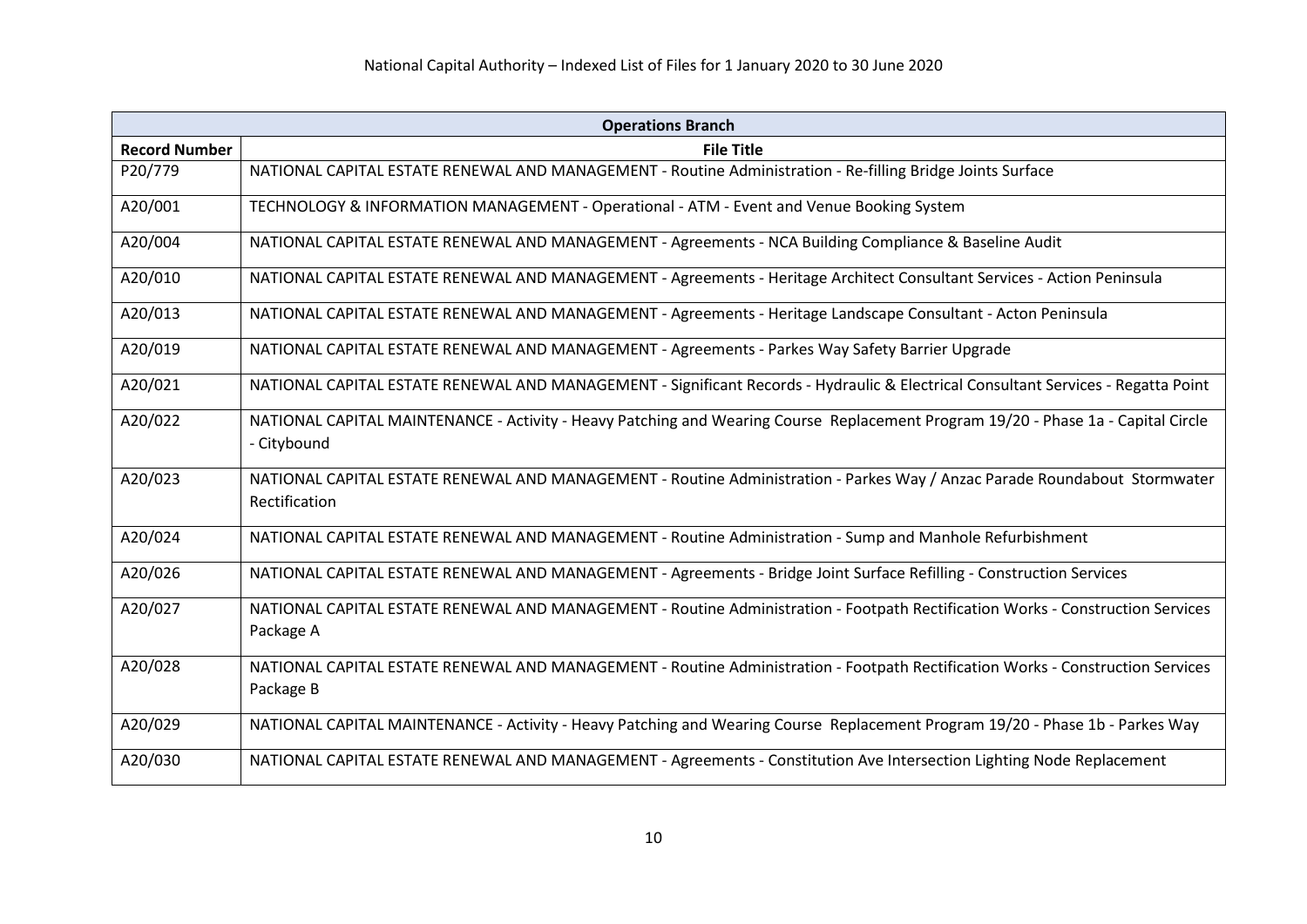| <b>Operations Branch</b> |                                                                                                                                                                      |
|--------------------------|----------------------------------------------------------------------------------------------------------------------------------------------------------------------|
| <b>Record Number</b>     | <b>File Title</b>                                                                                                                                                    |
| A20/031                  | NATIONAL CAPITAL MAINTENANCE - Activity - Heavy Patching and Wearing Course Replacement Program 19/20 - Phase 2 - State Circle                                       |
| A20/033                  | Commonwealth Place Façade and Building Services Review                                                                                                               |
| A20/034                  | Commonwealth Place - Footpath Non-slip Treatment                                                                                                                     |
| A20/035                  | Scrivener Dam Office Refurbishment 2020 ATM 2 - Internal works                                                                                                       |
| A20/036                  | Scrivener Dam Office Refurbishment 2020 ATM 3 - Landscaping works                                                                                                    |
| A20/037                  | Scrivener Dam Office Refurbishment 2020 ATM 4 - Plumbing                                                                                                             |
| A20/038                  | Client Side Project Manager for Scrivener Dam - 2020/21 FY                                                                                                           |
|                          | <b>Plan Branch</b>                                                                                                                                                   |
| <b>Record Number</b>     | <b>File Title</b>                                                                                                                                                    |
| 15/268/04                | NATIONAL CAPITAL PLANNING - Planning - Canberra Avenue - Correspondence                                                                                              |
| 17/451/03                | NATIONAL CAPITAL PLANNING - Planning - Block 11 Section 44 Belconnen                                                                                                 |
| 19/572/01                | NATIONAL CAPITAL PLANNING - Planning - Blundells Cottage Interpretation Strategy and Implementation Plan                                                             |
| 20/3                     | NATIONAL CAPITAL PLANNING - Planning - EPSDD REFERRAL - DA 201936012 - Block 10 Molonglo Valley                                                                      |
| 20/8                     | NATIONAL CAPITAL PLANNING - Planning - National Capital Plan Draft Amendment 94 - National Arboretum Commercial Accommodation                                        |
| 20/8/01                  | NATIONAL CAPITAL PLANNING - Routine Administration - Draft Amendment 94 - National Arboretum Commercial Accommodation - Master<br>Documentation                      |
| 20/8/02                  | NATIONAL CAPITAL PLANNING - Routine Administration - Draft Amendment 94 - National Arboretum Commercial Accommodation -<br><b>General Matters and Correspondence</b> |
| 20/8/03                  | NATIONAL CAPITAL PLANNING - Routine Administration - Draft Amendment 94 - National Arboretum Commercial Accommodation -<br><b>Authority Matters</b>                  |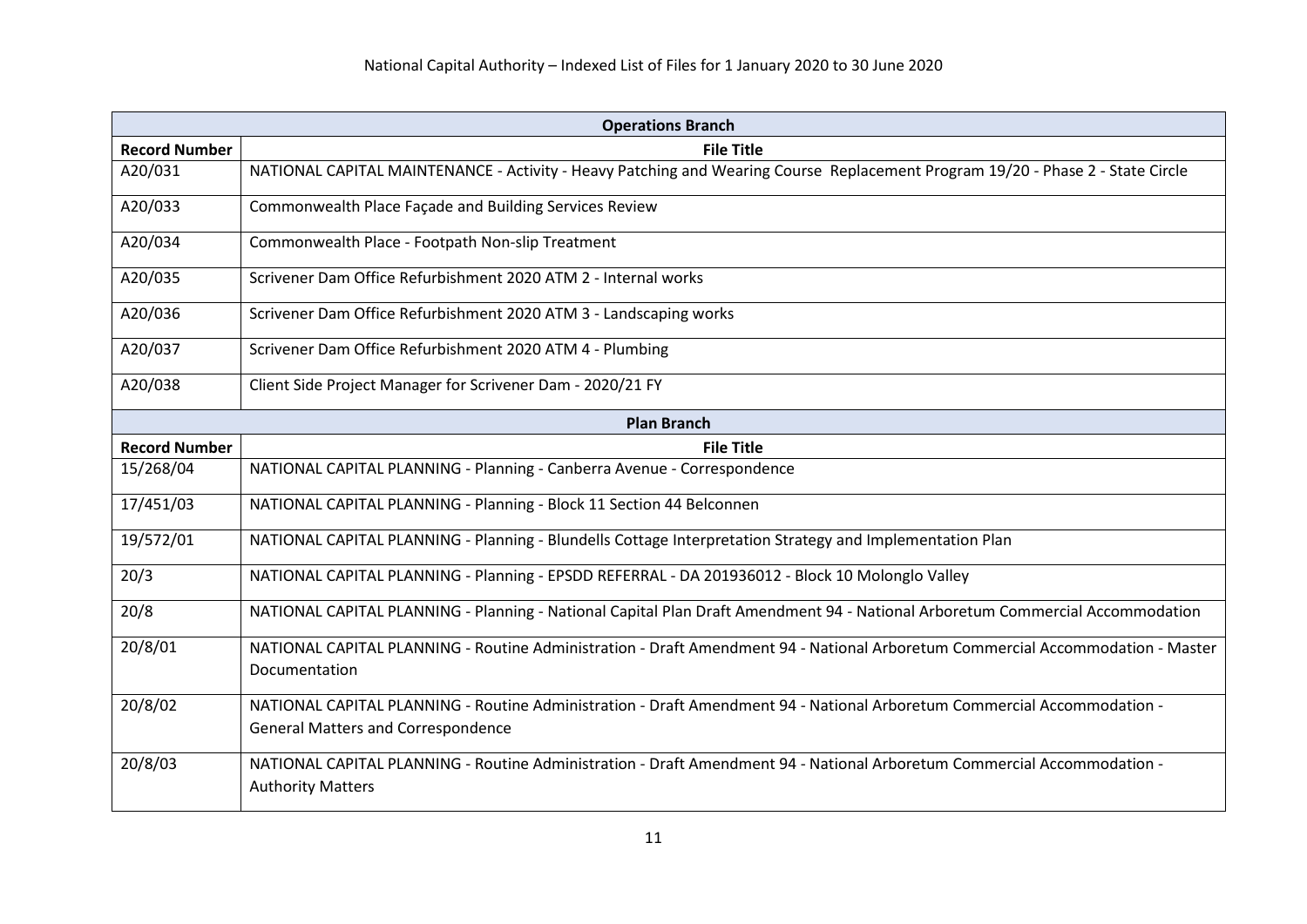|                      | <b>Plan Branch</b>                                                                                                                             |
|----------------------|------------------------------------------------------------------------------------------------------------------------------------------------|
| <b>Record Number</b> | <b>File Title</b>                                                                                                                              |
| 20/8/04              | NATIONAL CAPITAL PLANNING - Routine Administration - Draft Amendment 94 - National Arboretum Commercial Accommodation - Public<br>Consultation |
| 20/08/05             | NATIONAL CAPITAL PLANNING - Routine Administration - Draft Amendment 94 - National Arboretum Commercial Accommodation -<br>Ministerial         |
| 20/14                | NATIONAL CAPITAL PLANNING - Planning - Canberra Contemporary Art Space (CCAS) - Licence East Space                                             |
| 20/15                | NATIONAL CAPITAL PLANNING - Planning - Block 5 Section 119 Campbell, General Bridges drive and Wilton road - Royal Military College            |
|                      | Duntroon - Infrastructure redirection works for new health centre on Wilton road                                                               |
| 20/16                | NATIONAL CAPITAL PLANNING - Planning - Blocks 3 Section 14 Greenway - Minor external building amendments to buildings A & B                    |
| 20/17                | NATIONAL CAPITAL PLANNING - Planning - Block 1 Section 33 Parkes - Treasury Building - Temporary site compounds associated with                |
|                      | ABACUS childcare playground upgrade works                                                                                                      |
| 20/18                | NATIONAL CAPITAL PLANNING - Planning - Blocks 3 & 15 Section 19 Yarralumla - Canberra Grammar school rowing centre - Building and              |
|                      | landscape works                                                                                                                                |
| 20/20                | NATIONAL CAPITAL PLANNING - Planning - Monaro Highway Upgrade                                                                                  |
| 20/22                | NATIONAL CAPITAL PLANNING - Planning - EPSDD REFERRAL - DA 201936672 - Block 34 Section 26 City                                                |
| 20/28                | NATIONAL CAPITAL PLANNING - Planning - Treasury Building Refurbishment - Initial design investigation                                          |
| 20/29                | NATIONAL CAPITAL PLANNING - Planning - EPSDD REFERRAL - DA 201936262 - Block 7 Section 20 Braddon                                              |
| 20/32                | NATIONAL CAPITAL PLANNING - Routine Administration - Mitchell resource management centre relocation                                            |
| 20/33                | NATIONAL CAPITAL PLANNING - Routine Administration - Review of guidelines for Commemorative Works in the National Capital                      |
| 20/33/01             | NATIONAL CAPITAL PLANNING - Routine Administration - Review of guidelines for Commemorative Works in the National Capital -                    |
|                      | <b>Background information</b>                                                                                                                  |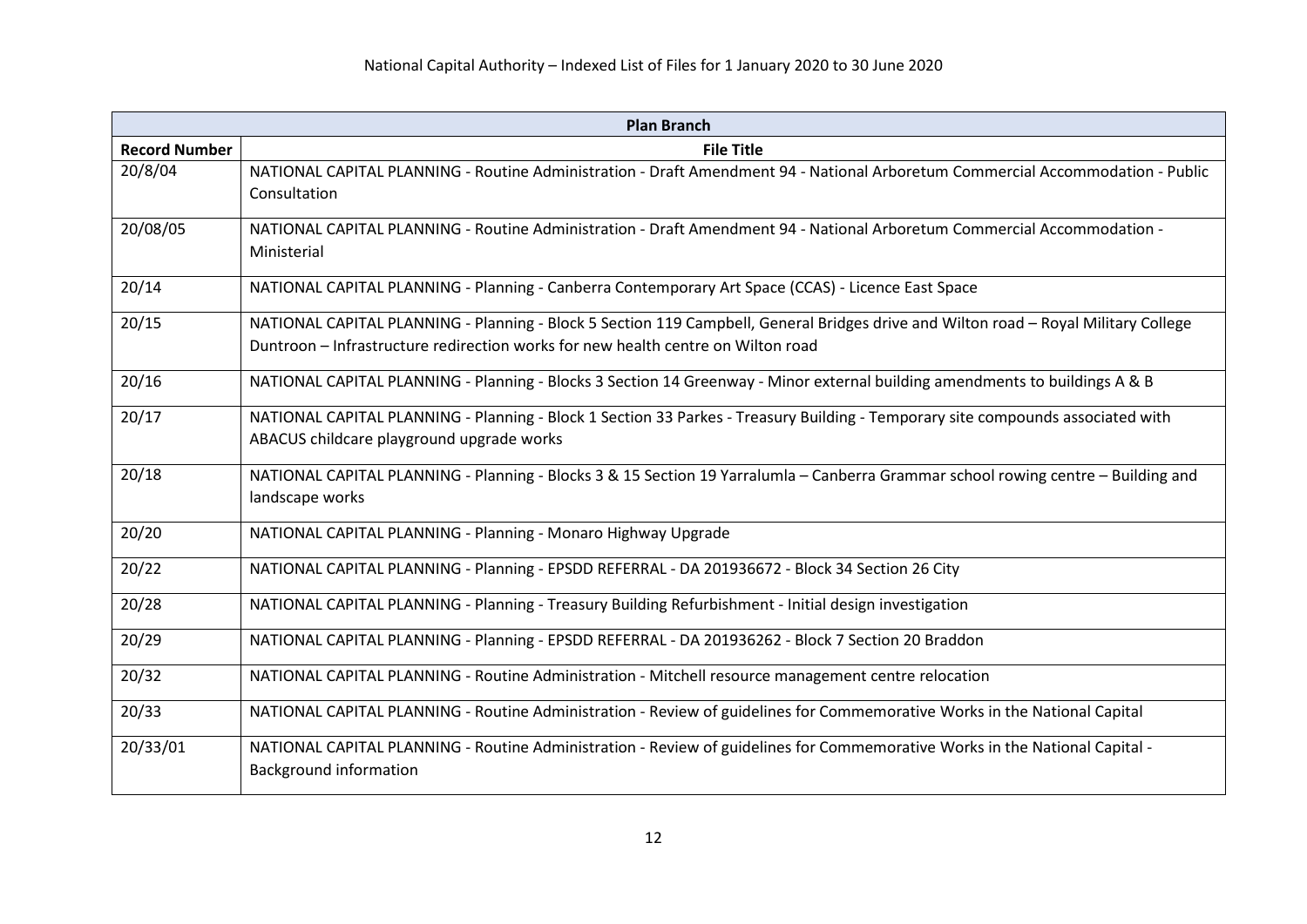| <b>Plan Branch</b>   |                                                                                                                                                                                       |
|----------------------|---------------------------------------------------------------------------------------------------------------------------------------------------------------------------------------|
| <b>Record Number</b> | <b>File Title</b>                                                                                                                                                                     |
| 20/33/02             | NATIONAL CAPITAL PLANNING - Routine Administration - Review of guidelines for commemorative works in the National Capital - Master<br>documentation                                   |
| 20/33/03             | NATIONAL CAPITAL PLANNING - Routine Administration - Review of guidelines for commemorative works in the National Capital - General<br>matters and correspondence                     |
| 20/34                | NATIONAL CAPITAL PLANNING - Planning - EPSDD REFERRAL - DA 201936009 - Block 1 Section 8 Lawson                                                                                       |
| 20/43                | NATIONAL CAPITAL ESTATE RENEWAL AND MANAGEMENT - Significant Records - Australian American Memorial Eagle maquette donation                                                           |
| 20/53                | NATIONAL CAPITAL PLANNING - Routine Administration - Draft Amendment 95 - North Curtin Diplomatic Estate                                                                              |
| 20/53/01             | NATIONAL CAPITAL PLANNING - Routine Administration - Draft Amendment 95 - North Curtin Diplomatic Estate - Master Documentation                                                       |
| 20/53/02             | NATIONAL CAPITAL PLANNING - Routine Administration - Draft Amendment 95 - North Curtin Diplomatic Estate - General Matters and<br>Correspondence                                      |
| 20/53/03             | NATIONAL CAPITAL PLANNING - Routine Administration - Draft Amendment 95 - North Curtin Diplomatic Estate - Authority Matters                                                          |
| 20/53/04             | NATIONAL CAPITAL PLANNING - Routine Administration - Draft Amendment 95 - North Curtin Diplomatic Estate - Public Consultation                                                        |
| 20/53/05             | NATIONAL CAPITAL PLANNING - Routine Administration - Draft Amendment 95 - North Curtin Diplomatic Estate - Ministerial                                                                |
| 20/56                | NATIONAL CAPITAL PLANNING - Planning - Block 3 Section 56 Garran - Red Hill Nature Reserve - Replace on existing timber power pole<br>with a new concrete pole                        |
| 20/57                | NATIONAL CAPITAL PLANNING - Planning - Canberra Central Block 1299 and Canberra Central Block 1339 - Lindsay Pryor National<br>Arboretum (LPNA) - Removal of 22 Dead Trees            |
| 20/58                | NATIONAL CAPITAL PLANNING - Planning - Block 3 Section 52 Parkes and Block 6 Section 47 Parkes - Boundless Car Park Extension - Test pit<br>excavation for cultural sites or material |
| 20/59                | NATIONAL CAPITAL PLANNING - Planning - Clare Holland House redevelopment                                                                                                              |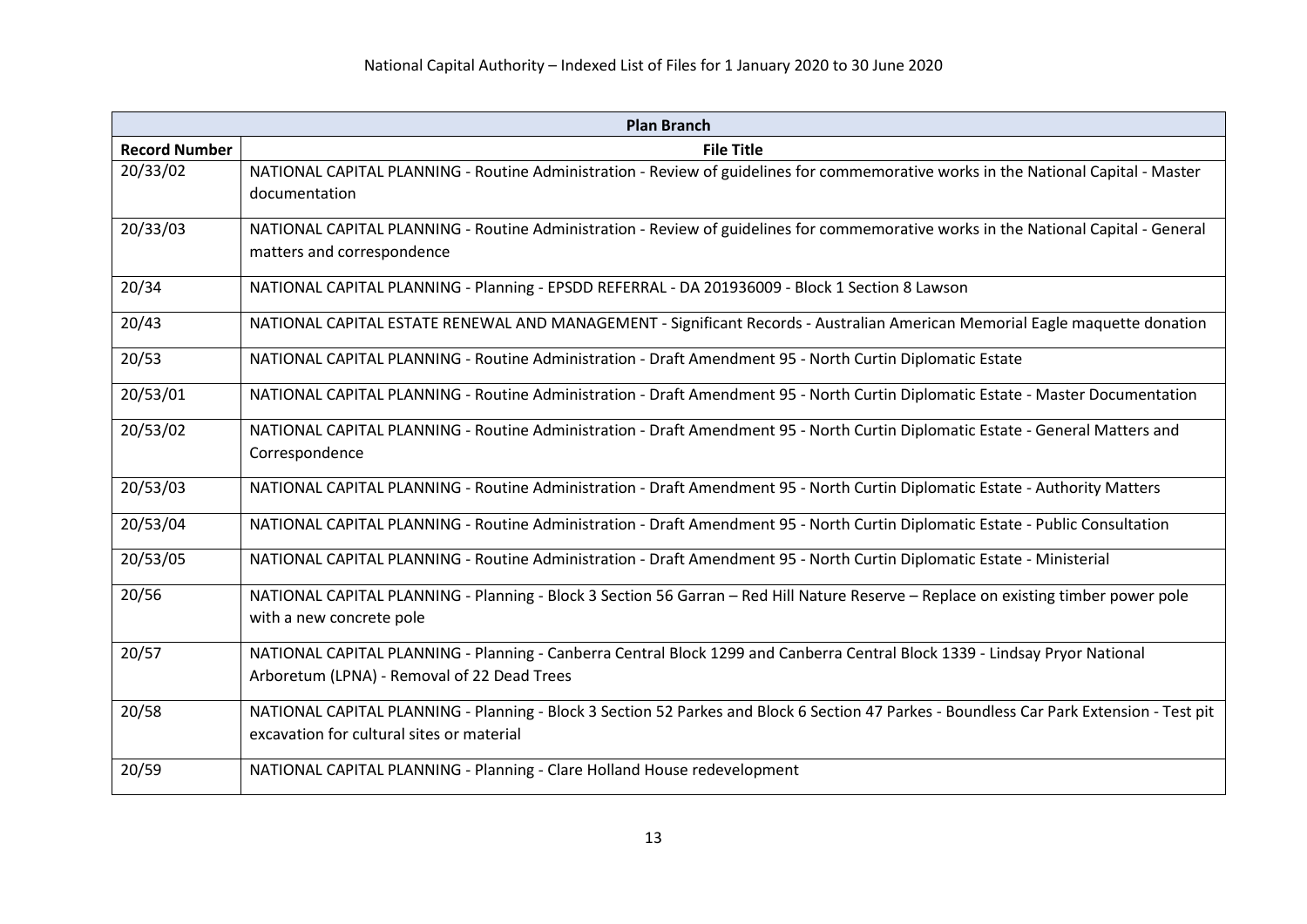| <b>Plan Branch</b>   |                                                                                                                                           |
|----------------------|-------------------------------------------------------------------------------------------------------------------------------------------|
| <b>Record Number</b> | <b>File Title</b>                                                                                                                         |
| 20/62                | NATIONAL CAPITAL PLANNING - Planning - Block 1 Section 63 Acton - The Australian National University (ANU) - Building 39 (Psychology      |
|                      | Building) removal of two freestanding shade umbrellas and installation of one new wall mounted shade umbrella to courtyard                |
| 20/64                | NATIONAL CAPITAL PLANNING - Planning - Blundells Cottage website - ***                                                                    |
| 20/67                | NATIONAL CAPITAL PLANNING - Planning - Block 1 Section 33 Parkes - Treasury Building - Southern podium Works                              |
| 20/72                | NATIONAL CAPITAL PLANNING - Planning - Yowani Country Club redevelopment - Final planning report - March 2020                             |
| 20/74                | NATIONAL CAPITAL PLANNING - Planning - Block 1 Section 57 Parkes - Questacon - Temporary service outlet (food van)                        |
| 20/76                | NATIONAL CAPITAL PLANNING - Significant Records - Australian War Memorial - Relocation of large technology objects 25 March 2020          |
| 20/77                | NATIONAL CAPITAL PLANNING - Planning - Block 1 Section 39 Acton - The Australian National University (ANU) - Installation of photovoltaic |
|                      | (PV) arrays to existing temporary containers                                                                                              |
| 20/78                | NATIONAL CAPITAL PLANNING - Planning - Block 3 Section 2 Acton - CSIRO Black Mountain Site - Access works and associated landscaping,     |
|                      | site establishment and temporary Traffic Management Works                                                                                 |
| 20/79                | NATIONAL CAPITAL PLANNING - Planning - Stage 88 renewal - Business case development                                                       |
| 20/81                | NATIONAL CAPITAL PLANNING - Planning - UNSW Precinct deed                                                                                 |
| 20/84                | NATIONAL CAPITAL PLANNING - Planning - Landscape guidelines 2020                                                                          |
| 20/88                | NATIONAL CAPITAL PLANNING - Planning - Parliamentary Zone structured car park                                                             |
| 20/91                | NATIONAL CAPITAL PLANNING - Planning - EPSDD REFERRAL - DA 201936352 - Blocks 3, 4, 6, 9, 12, 15, 27, 34, 42, 43, 44, 71, 72 Molonglo     |
|                      | Valley                                                                                                                                    |
| 20/92                | NATIONAL CAPITAL PLANNING - Planning - EPSDD REFERRAL - DA 201936691 - Block 2 Section 115 Lyneham                                        |
| 20/93                | NATIONAL CAPITAL PLANNING - Planning - EPSDD REFERRAL - DA 202036985 - Block 2 Section 115 Lyneham - Estate Development Plan              |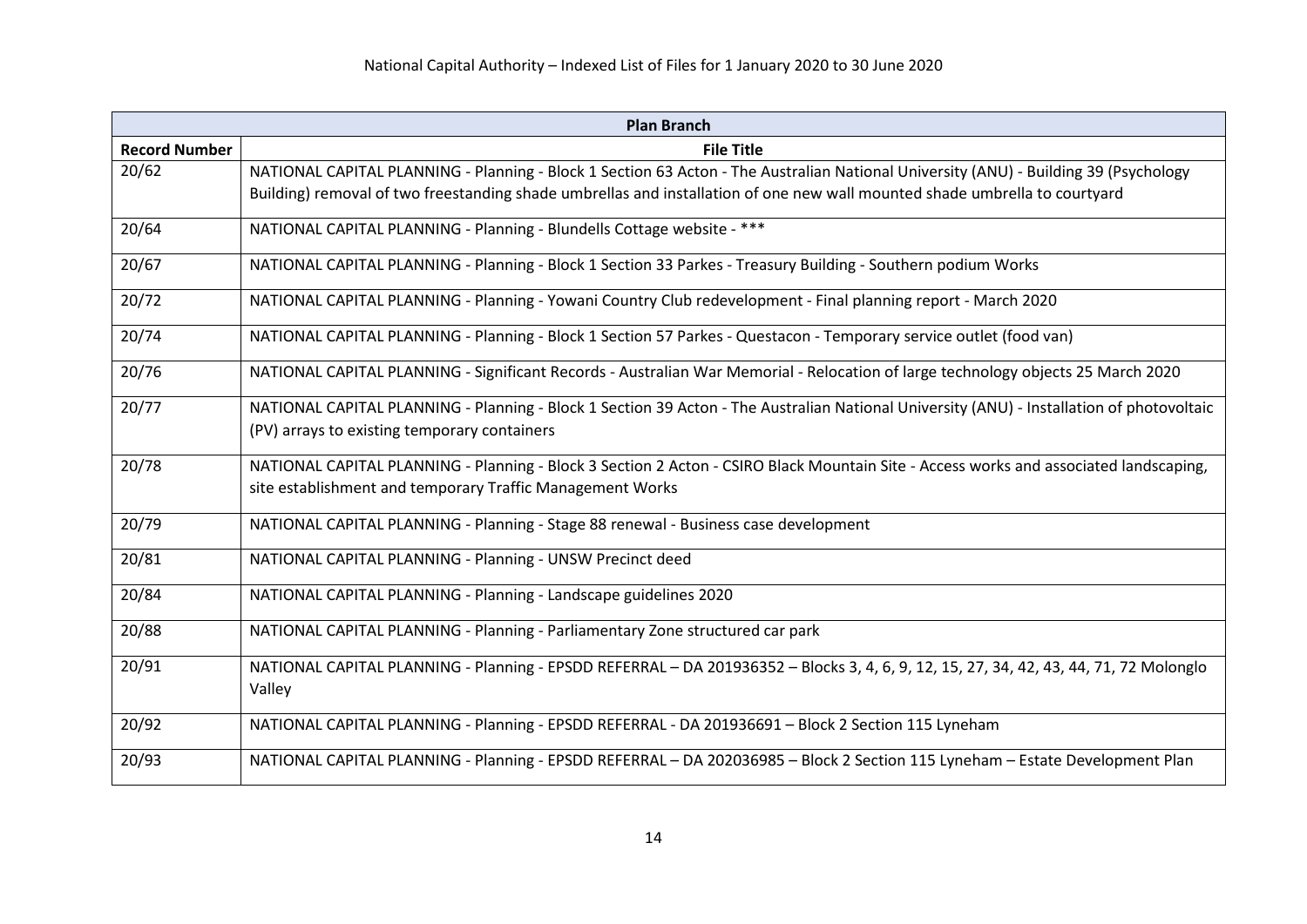| <b>Plan Branch</b>   |                                                                                                                                         |
|----------------------|-----------------------------------------------------------------------------------------------------------------------------------------|
| <b>Record Number</b> | <b>File Title</b>                                                                                                                       |
| 20/95                | NATIONAL CAPITAL PLANNING - Planning - West Block pre-application meeting April 2020                                                    |
| 20/96                | NATIONAL CAPITAL PLANNING - Planning - Block 2 Section 6 & Block 1 Section 16 Lawson - Site redevelopment                               |
| 20/97                | NATIONAL CAPITAL PLANNING - Planning - West Basin - Acton waterfront Review 2020                                                        |
| 20/99                | NATIONAL CAPITAL PLANNING - Planning - Light Rail Stage 2A - Traffic modelling                                                          |
| 20/103               | NATIONAL CAPITAL PLANNING - Planning - Barton precinct review                                                                           |
| 20/105               | NATIONAL CAPITAL PLANNING - Planning - Territory Plan Variation - Kamberra Winery - Final planning report                               |
| 20/106               | NATIONAL CAPITAL PLANNING - Planning - Royal Military College (RMC) - Duntroon - Heritage management plans (HMP'S)                      |
| 20/107               | NATIONAL CAPITAL PLANNING - Planning - Development Control Plan - Hume Circle                                                           |
| 20/107/01            | NATIONAL CAPITAL PLANNING - Planning - Development Control Plan - Hume Circle - Correspondence                                          |
| 20/111               | NATIONAL CAPITAL PLANNING - Planning - Clare Holland House - Pre-application files                                                      |
| 20/112               | NATIONAL CAPITAL PLANNING - Planning - Block 1 Section 39 Acton - The Australian National University (ANU) - South Oval - New Sports    |
|                      | <b>Pavilion Structure</b>                                                                                                               |
| 20/117               | NATIONAL CAPITAL PLANNING - Planning - Pialligo Avenue Duplication from Airport to Queanbeyan and Pialligo and Fairbairn Avenue         |
|                      | <b>Intersection Upgrade</b>                                                                                                             |
| 20/120               | NATIONAL CAPITAL PLANNING - Routine Administration - Block 10 Section 65 City - Allara Street - Molonglo Group - Building refurbishment |
| 20/121               | NATIONAL CAPITAL PLANNING - Planning - Block 28 Section 33 Barton - East Basin - Proposal for new dragon boat facility                  |
| 20/124               | NATIONAL CAPITAL PLANNING - Routine Administration - Block 146 Majura, Malcolm Vale road and Canberra Airport - Block 660 Section 1     |
|                      | - Construction of sealed northern road - Fairbairn to Majura road                                                                       |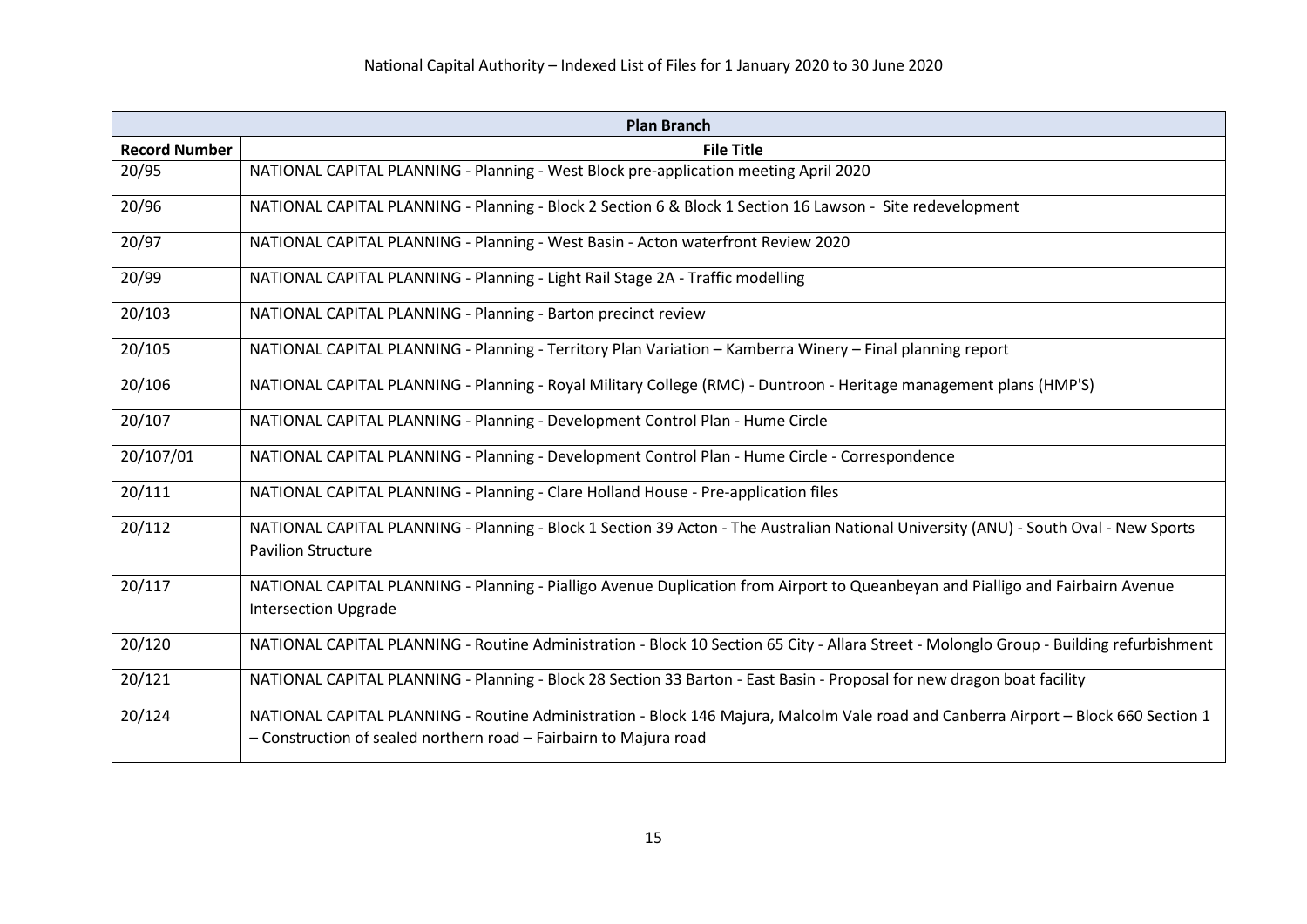| <b>Plan Branch</b>   |                                                                                                                                                                                                                                                              |
|----------------------|--------------------------------------------------------------------------------------------------------------------------------------------------------------------------------------------------------------------------------------------------------------|
| <b>Record Number</b> | <b>File Title</b>                                                                                                                                                                                                                                            |
| 20/125               | NATIONAL CAPITAL PLANNING - Planning - Block 14 Section 22 Barton - 2 Darling Street Barton - Multi-Storey commercial building and<br>associated works                                                                                                       |
| 20/126               | NATIONAL CAPITAL PLANNING - Planning - Block 1 Section 8 Barton - 6 National Circuit - External cafe design options                                                                                                                                          |
| 20/128               | NATIONAL CAPITAL PLANNING - Planning - DA 202037005 - Block 5 Section 20 Braddon                                                                                                                                                                             |
| 20/129               | NATIONAL CAPITAL PLANNING - Planning - Heritage Management Plan review and update 2020-21                                                                                                                                                                    |
| 20/144               | NATIONAL CAPITAL PLANNING - Planning - Block 3 Section 2 - CSIRO Black Mountain site - Fibre optic cable relocation works and<br>installation of new pits and conduit                                                                                        |
| 20/145               | NATIONAL CAPITAL PLANNING - Planning - Blocks 3 & 4 Section 29 Forrest - Australian National Audit Office (ANAO) - Temporary traffic<br>management (TTM) works and temporary site establishment works associated with roof repairs to existing ANAO building |
| 20/146               | NATIONAL CAPITAL PLANNING - Planning - Stirling Park, Attunga Point and Yarraumundi Reach - Removal of dead trees and weeds 2020                                                                                                                             |
| 20/147               | NATIONAL CAPITAL ESTATE RENEWAL AND MANAGEMENT - Routine Administration - Tree Removal and replacement program 2020/21                                                                                                                                       |
| 20/148               | NATIONAL CAPITAL PLANNING - Routine Administration - RMC Duntroon and ADFA, Campbell - Signage proposal                                                                                                                                                      |
| 20/158               | NATIONAL CAPITAL PLANNING - Planning - EPSDD REFERRAL - Block 1 Section 21 Jacka - Estate development plan                                                                                                                                                   |
| 20/159               | NATIONAL CAPITAL PLANNING - Planning - Block 1 Section 64 Campbell - Australian Defence Force Academy (ADFA) - New laundry<br>enclosure between existing buildings 108 and 109                                                                               |
| 20/160               | NATIONAL CAPITAL PLANNING - Planning - Block 4 Section 22 Yarralumla (Stirling Park), Canberra Central Block 1344 (Yarramundi Reach)<br>and Block 13 Section 7 Yarralumla (Attunga Point) - Removal of dead trees and weeds                                  |
| 20/161               | NATIONAL CAPITAL PLANNING - Planning - Australian War Memorial redevelopment 2020                                                                                                                                                                            |
| 20/163               | NATIONAL CAPITAL PLANNING - Significant Records - York Park and John Gorton master planning power point presentation                                                                                                                                         |
| 20/168               | NATIONAL CAPITAL PLANNING - Planning - EPSDD REFERRAL - DA 202037906 - Block 16 Section 12 City                                                                                                                                                              |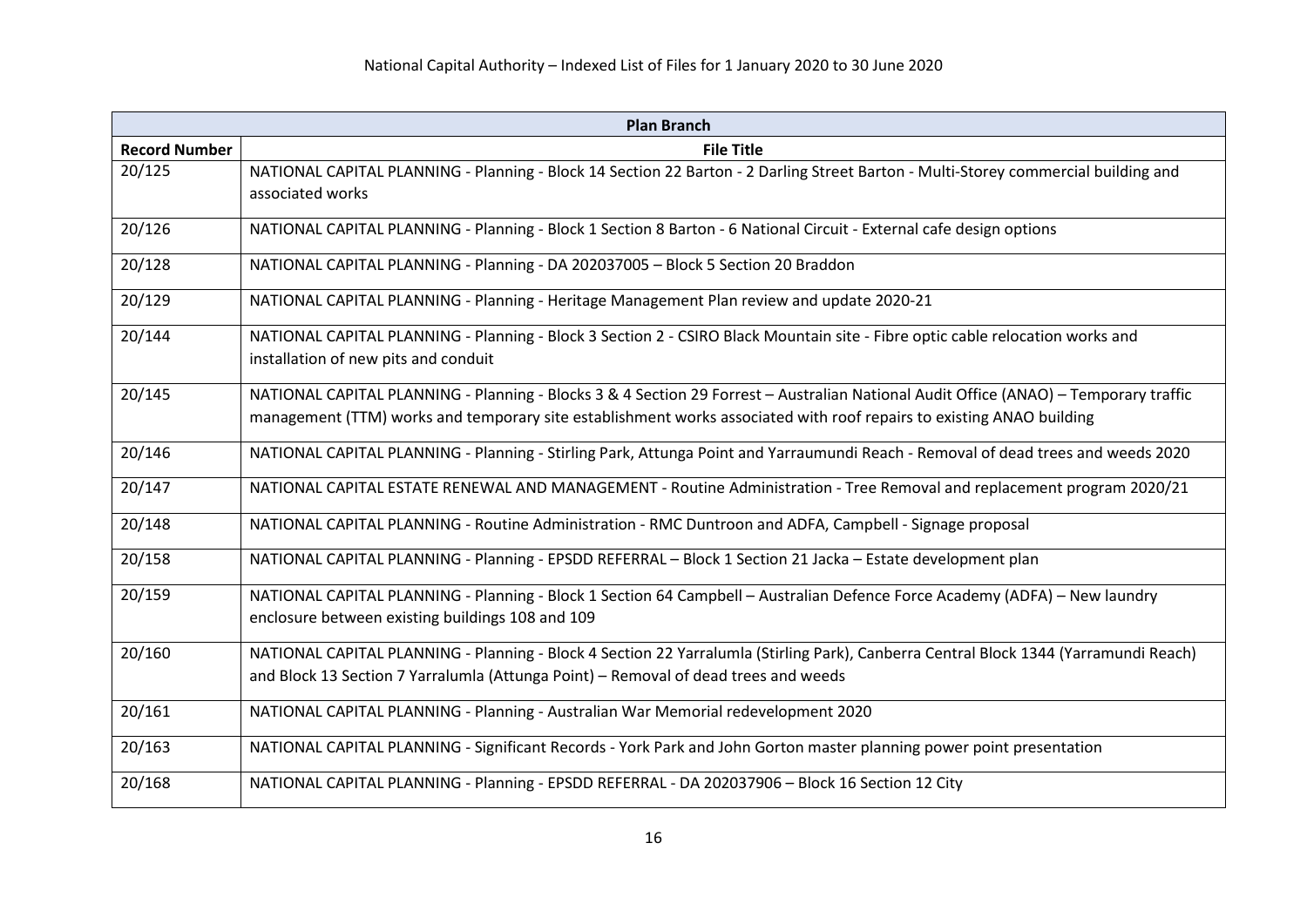| <b>Plan Branch</b>   |                                                                                                                                                                                                                    |
|----------------------|--------------------------------------------------------------------------------------------------------------------------------------------------------------------------------------------------------------------|
| <b>Record Number</b> | <b>File Title</b>                                                                                                                                                                                                  |
| 20/170               | NATIONAL CAPITAL PLANNING - Planning - Australian War Memorial Redevelopment Project - EPBC Act preliminary documentation                                                                                          |
| 20/173               | NATIONAL CAPITAL PLANNING - Routine Administration - Novar and Kent Street over Adelaide Avenue - Intersection upgrades and<br>signalisation                                                                       |
| 20/175               | NATIONAL CAPITAL PLANNING - Planning - EPSDD REFERRAL - DA 202037113 - Block 1 Section 91 City                                                                                                                     |
| 20/177               | NATIONAL CAPITAL PLANNING - Planning - EPSDD REFERRAL - DA 202037226 - Block 14 Section 18 Hume                                                                                                                    |
| 20/179               | NATIONAL CAPITAL PLANNING - Planning - Block 5 Section 119 Campbell - Royal Military College (RMC) - Building D71 - Temporary<br>Installation of two structures (Toilet & Shower facilities) and associated works. |
| 20/180               | NATIONAL CAPITAL PLANNING - Planning - Northbourne Avenue road reservation - Temporary traffic management works associated with<br>environmental monitoring works for Braddon 7-Eleven service station             |
| P18/623/13           | NATIONAL CAPITAL PLANNING - Activity - NCA movement and wayfinding masterplan - Wendouree Drive Traffic Counts                                                                                                     |
| P18/623/14           | NATIONAL CAPITAL PLANNING - Activity - NCA movement and wayfinding masterplan - Lake Burley Griffin central basin loop paths - Minor<br>works - Consultation                                                       |
| P18/623/15           | NATIONAL CAPITAL PLANNING - Activity - Wayfinding strategy & signage manual - Tourist website                                                                                                                      |
| P20/637              | NATIONAL CAPITAL ESTATE RENEWAL AND MANAGEMENT - Significant Records - OPH Rose Plaque replacement                                                                                                                 |
| P20/637/01           | NATIONAL CAPITAL ESTATE RENEWAL AND MANAGEMENT - Significant Records - OPH Rose Plaque replacement - Background information                                                                                        |
| P19/566/12           | NATIONAL CAPITAL ENHANCING - Activity - Lake Burley Griffin (LBG) wall remediation - Drone Survey - Lake Burley Griffin wall condition - 7<br>Feb 2020                                                             |
| P19/676/11           | NATIONAL CAPITAL ENHANCING - Activity - Sir John Gorton commemorative sculpture - Interpretive sign                                                                                                                |
| P19/704/01           | NATIONAL CAPITAL ESTATE RENEWAL AND MANAGEMENT - Routine Administration - Lindsay Pryor National Arboretum improvements -<br>Design and tender documents                                                           |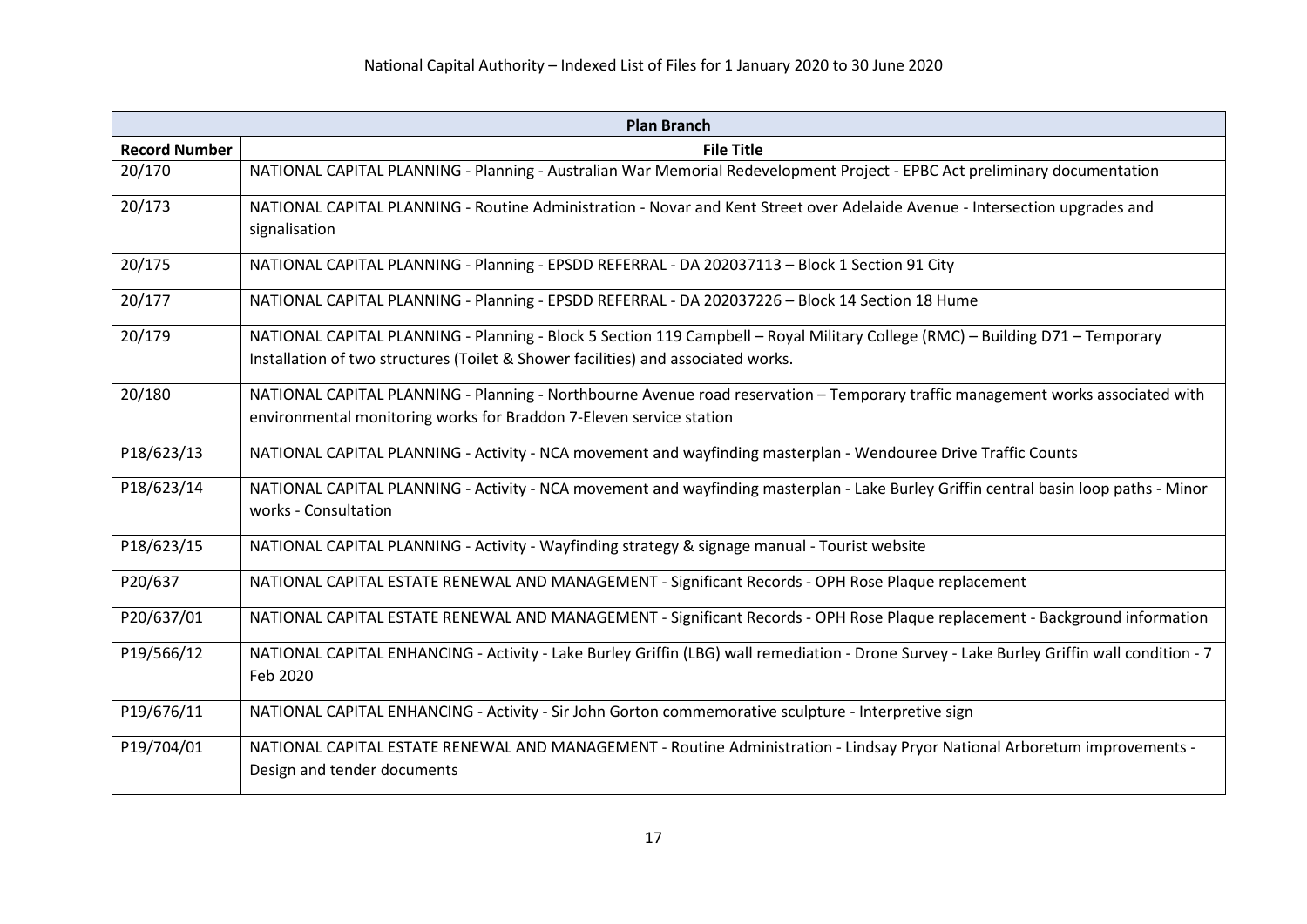| <b>Plan Branch</b>   |                                                                                                                                                                  |
|----------------------|------------------------------------------------------------------------------------------------------------------------------------------------------------------|
| <b>Record Number</b> | <b>File Title</b>                                                                                                                                                |
| P19/704/02           | NATIONAL CAPITAL ESTATE RENEWAL AND MANAGEMENT - Routine Administration - Lindsay Pryor National Arboretum improvements -<br>Consultation                        |
| P20/755              | NATIONAL CAPITAL ESTATE RENEWAL AND MANAGEMENT - Significant Records - Prototype wayfinding signs                                                                |
| P20/755/01           | NATIONAL CAPITAL ESTATE RENEWAL AND MANAGEMENT - Significant Records - Prototype wayfinding signs - quality forms                                                |
| P20/759              | NATIONAL CAPITAL ESTATE RENEWAL AND MANAGEMENT - Agreements - Tourist road sign replacement                                                                      |
| P20/759/01           | NATIONAL CAPITAL ESTATE RENEWAL AND MANAGEMENT - Agreements -Tourist road sign replacement - Quality forms                                                       |
| P20/759/02           | NATIONAL CAPITAL ESTATE RENEWAL AND MANAGEMENT - Agreements - Tourist Road Sign Replacement - Correspondence                                                     |
| P20/762              | NATIONAL CAPITAL ESTATE RENEWAL AND MANAGEMENT - Significant Records - Commonwealth Park - north Stage 88 connecting paths                                       |
| P20/762/01           | NATIONAL CAPITAL ESTATE RENEWAL AND MANAGEMENT - Significant Records - Commonwealth Park - north Stage 88 connecting paths -<br>quality forms                    |
| P20/762/02           | NATIONAL CAPITAL ESTATE RENEWAL AND MANAGEMENT - Significant Records - Commonwealth Park - north Stage 88 connecting paths -<br>consultant correspondence        |
| P20/762/03           | NATIONAL CAPITAL ESTATE RENEWAL AND MANAGEMENT - Significant Records - Commonwealth Park - north Stage 88 connecting paths -<br>WHS - Insurances                 |
| A20/002              | NATIONAL CAPITAL ENHANCING - Activity - Lake Wall Renewal Program - *** - Construction                                                                           |
| A20/003              | NATIONAL CAPITAL ENHANCING - Activity - Lake Burley Griffin Wall Remediation - Quantity Surveyor Contract - *** Construction Stage                               |
| A20/005              | NATIONAL CAPITAL ESTATE RENEWAL AND MANAGEMENT - Agreements - Tourist road signs - Presentation material and engineering<br>design services - Civil, TTM and TCD |
| A20/006              | NATIONAL CAPITAL ESTATE RENEWAL AND MANAGEMENT - Agreements - Anzac Parade Hebe renewal - Landscape architect services                                           |
| A20/008              | NATIONAL CAPITAL ESTATE RENEWAL AND MANAGEMENT - Agreements - Anzac Parade Hebe Renewal - Soil supply and delivery                                               |